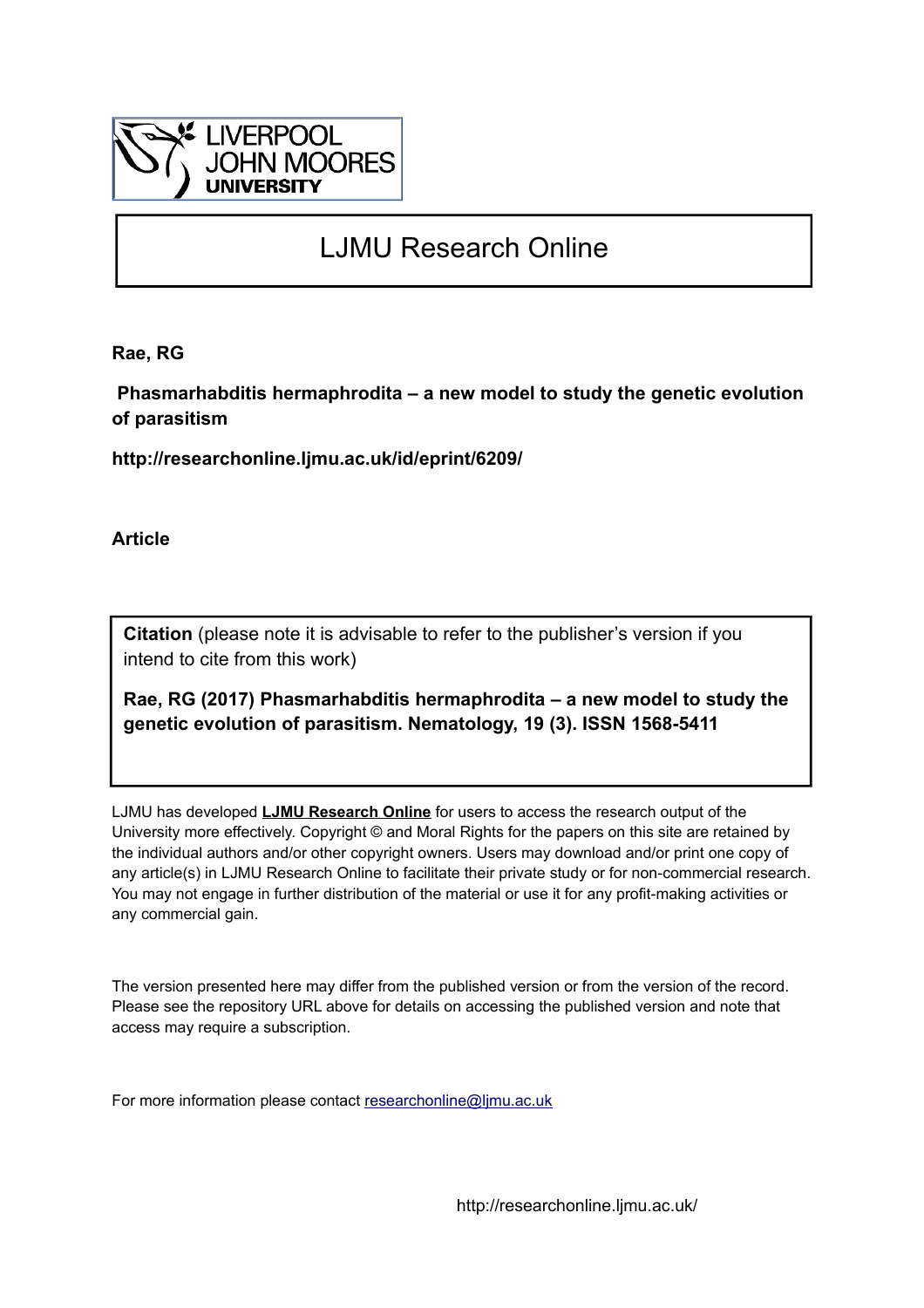*Forum article - Phasmarhabditis hermaphrodita* - a new model to study parasitism

**Forum article**

### *Phasmarhabditis hermaphrodita* **- a new model to study the genetic**

**evolution of parasitism**

Robbie RAE

*Liverpool John Moores University, School of Natural Sciences and Psychology, Byrom Street, Liverpool, L33AF, UK*

Received: 2 December 2016; revised: 19 January 2016

Accepted for publication: 23 January 2016; available online:

E-mail: r.g.rae@ljmu.ac.uk

\_\_\_\_\_\_\_\_\_\_\_\_\_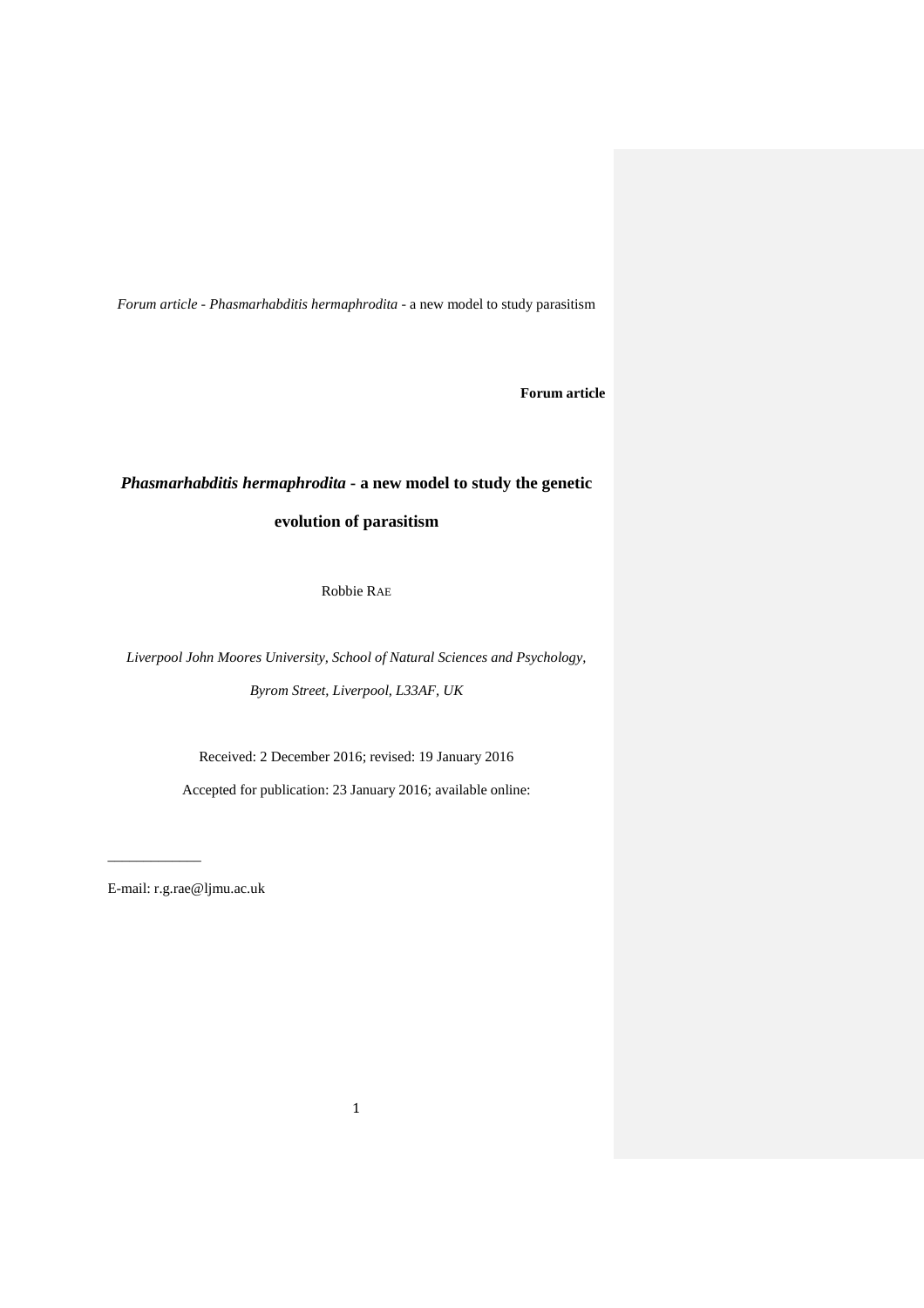**Summary -** The evolutionary genetic mechanisms that are responsible for the transition of free-living nematodes to parasites are unknown and current nematode models used to study this have limitations. The gastropod parasite *Phasmarhabditis hermaphrodita* could be used as a new model to dissect the molecular mechanisms involved in the evolution of parasitism. *Phasmarhabditis hermaphrodita* is a facultative parasite of slugs and snails that can also be maintained easily under laboratory conditions like *Caenorhabditis elegans* and *Pristionchus pacificus*. *Phasmarhabditis hermaphrodita* and *Phasmarhabditis* species are easy to isolate from the wild and have been found around the world. The phylogenetic position of *Phasmarhabditis* is ideal for genomic comparison with other Clade 9 species such as *C. elegans* and *P. pacificus*, as well as mammalian and insect parasites. These attributes could make *P. hermaphrodita* an excellent choice of model to study the evolutionary emergence of parasitism.

**Keywords -** *Caenorhabditis elegans,* gastropods, genetic model, parasites, *Pristionchus pacificus.*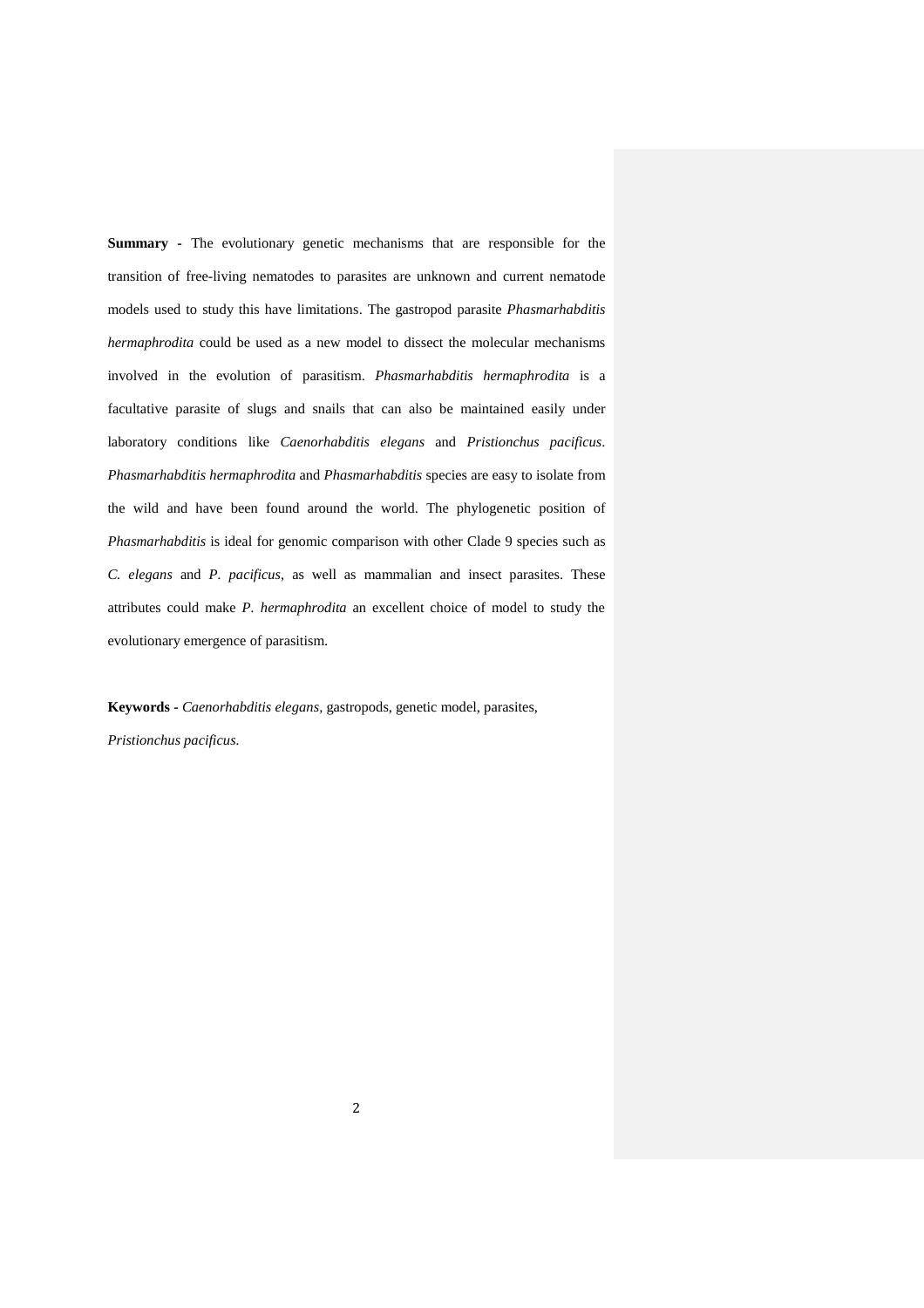Nematodes have evolved to parasitise plants, mammals and arthropods multiple times (Blaxter *et al*., 1998); however, the genetic mechanisms of how a freeliving nematode evolves into a parasite are largely unknown. It has been proposed that several factors must occur, for example, nematodes must have evolved close relationships with arthropods as mammalian parasitic nematodes are thought to have arisen from insect parasitic ancestors (Blaxter & Koutsovoulos, 2015). These relationships can be loosely classified as necromeny or phoresy. Necromeny ('waiting for the cadaver'), was proposed by Schulte (1989) and arises when nematodes infect an invertebrate, wait in the body until it dies and then reproduces on the decaying cadaver. Phoresy is where nematodes use hosts as a means of transport and has been documented in many species. These sorts of associations require pre-adaptations, such as the formation of dauer juveniles, which can tolerate stressful conditions and host enzymes *e.g*., proteases (Poulin, 1998; Weischer & Brown, 2000). In order to understand the molecular mechanisms that are involved in these evolutionary transitions there are few genetic nematode models that can be used. This is because a suitable model would have to exhibit both a necromenic and parasitic lifestyle. It would also have to be easily culturable under laboratory conditions, preferably using Nematode Growth Media (NGM) agar plates seeded with a bacterial food source where it can be grown in large amounts quickly (to allow forward genetic approaches and genetic crosses) and not require growth or maintenance in mammalian hosts as they are logistically and financially prohibitive. Strains and species of the nematode should also be able to be isolated easily from the wild to facilitate micro and macroevolutionary studies. It should (ideally) be a self-fertilising hermaphrodite that can produce males in low numbers for genetic crosses and that can be used to make isogenic and inbred lines. These are all prerequisites that were used in the selection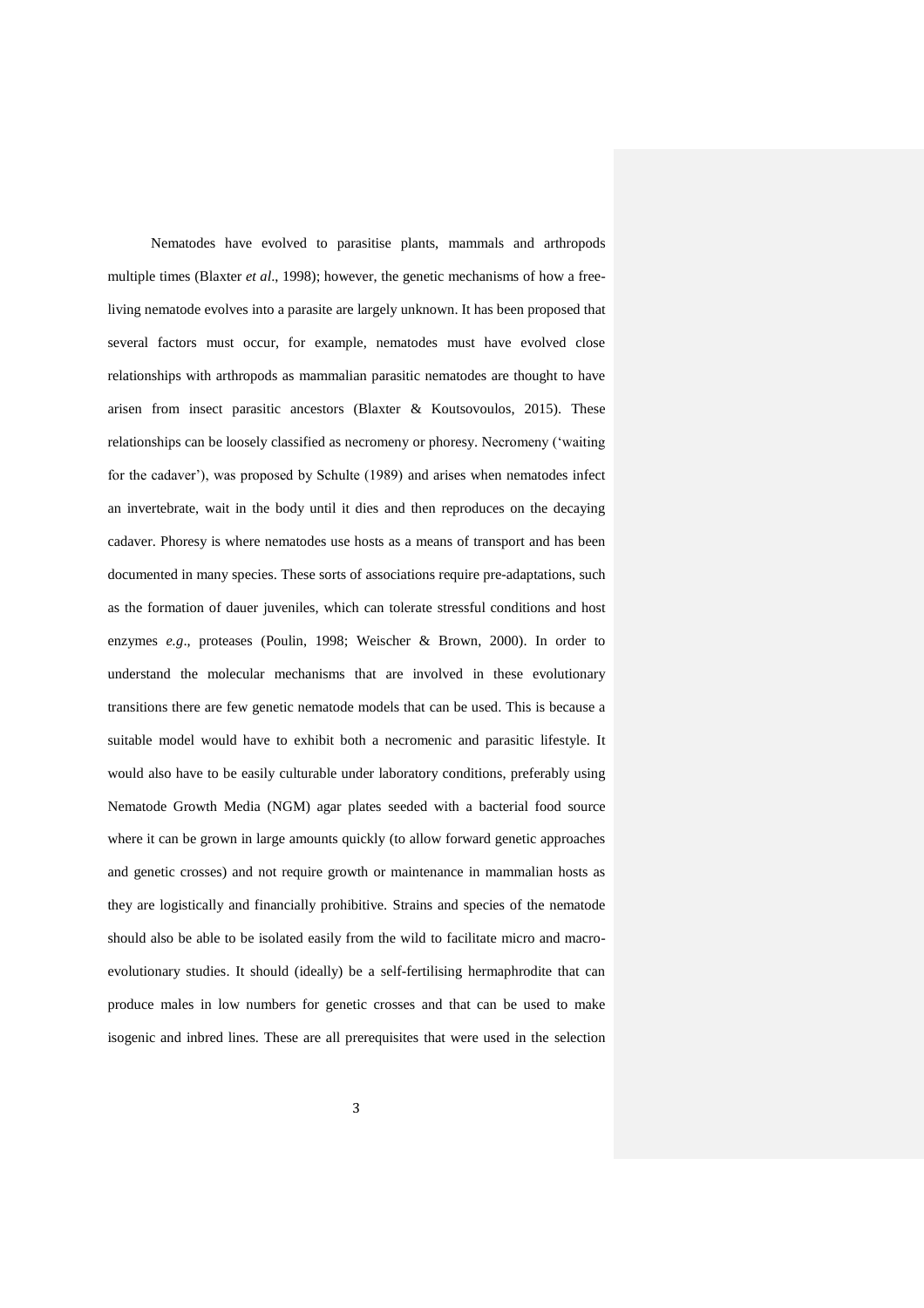and development of *Caenorhabditis elegans* and *Pristionchus pacificus* making them formidable nematode genetic model organisms (Brenner, 1974; Sommer *et al*., 2000). As well as being able to maintain and easily culture a proposed parasitic model nematode in the laboratory, the evolutionary position of an ideal model for parasitism would need to be a species that was closely related to other model nematodes and was related to a plethora of other necromenic and phoretic nematodes that were associated with gastropods or arthropods and mammalian parasites. A nematode that meets all of these previously listed prerequisites is the terrestrial gastropod parasitic nematode, *Phasmarhabditis hermaphrodita.* I believe, like Wilson *et al*. (2015), that it would be an excellent model to answer the most pertinent biological questions about the evolutionary emergence of parasitism, including which traits and which genomic features are associated with parasitism? What selective forces maintain them and how do these change through the on going struggle between host and parasite? (Blaxter & Koutsovoulos, 2015). Here I detail how and why *P. hermaphrodita* (and other *Phasmarhabditis* species) would be excellent candidates for answering these fundamental questions about the molecular mechanisms involved in the evolutionary emergence of parasitism.

#### *Phasmarhabditis hermaphrodita* **was developed as a weapon**

*Phasmarhabditis hermaphrodita* is largely known as a biological control agent (Nemaslug®), which is used by farmers and gardeners to kill several pestiferous slug species from the families Milacidae, Limacidae and Vagnulidae (Rae *et al*., 2007; Wilson et al., 1993a). *Phasmarhabditis hermaphrodita* is broadcast at a rate of  $3 \times 10^9$  nematodes ha<sup>-1</sup> and has been successfully used to reduce slug damage in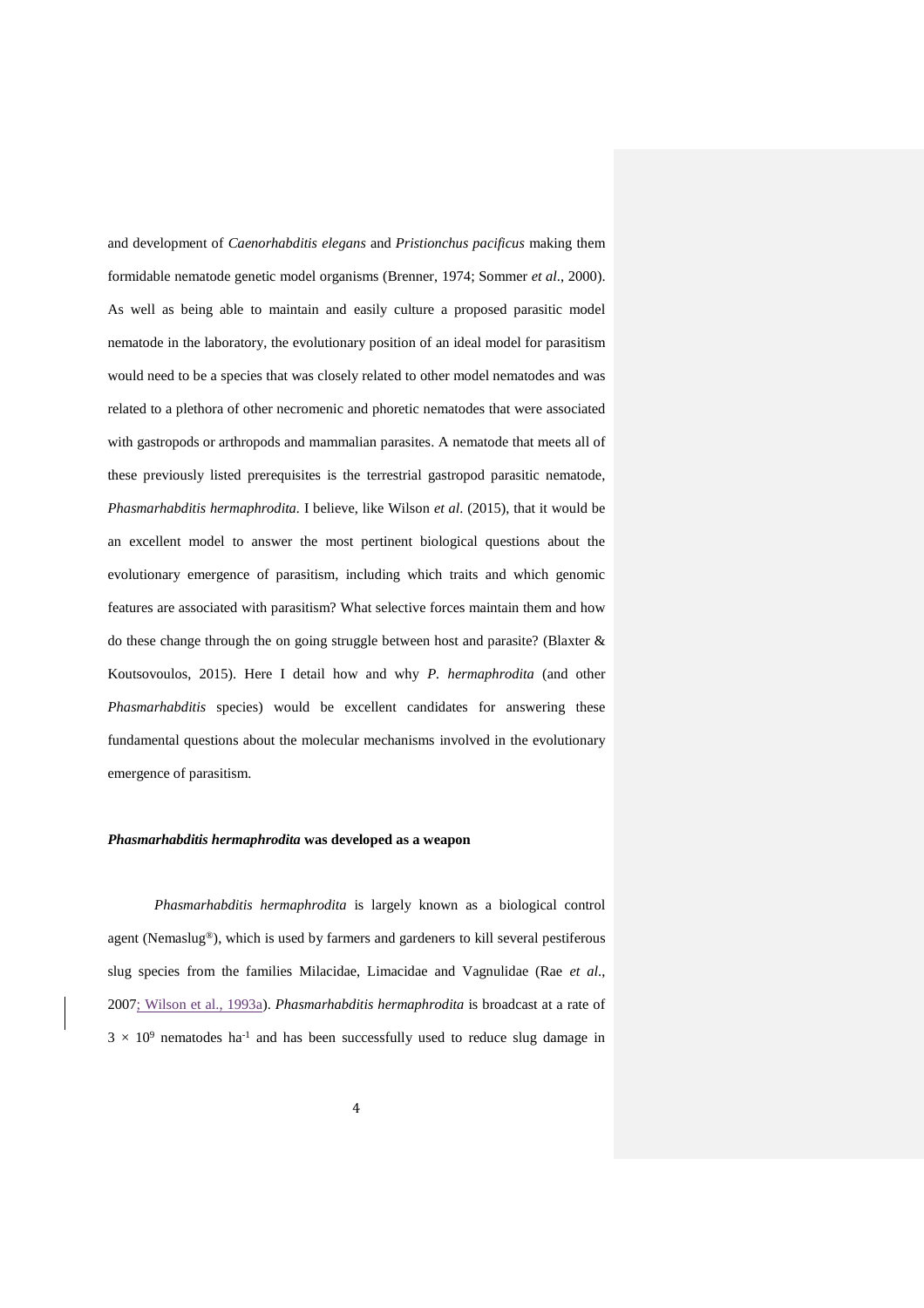oilseed rape, winter wheat, strawberries, asparagus, Brussels sprouts, orchids and hostas (Wilson *et al*., 1994, 1995a; Glen *et al*., 2000; Grewal *et al*., 2001; Ester *et al*., 2003a, b, c). *Phasmarhabditis hermaphrodita* is sold in the U.K., Ireland, France, The Netherlands, Belgium, Germany, Denmark, Norway, Finland, Poland, Spain, the Czech Republic, Italy and Switzerland (Rae *et al*., 2007). *Phasmarhabditis hermaphrodita* (strain DDTM1) is also used further afield in agriculture in Kenya as Slugtech® (Talwana *et al*., 2016). Previous to its development as a biological control it was isolated and studied by the great nematologists of the latter 19<sup>th</sup> and early to mid 20<sup>th</sup> centuries such as Schneider in 1859, Emile Maupas in 1900 and Herta Mengert in 1953. It was first isolated in 1859 by Schneider from decaying terrestrial molluscs and named *Pelodytes hermaphroditus*. It was then studied by Maupas in 1900 who proposed it had a necromenic lifestyle (although did not use this term). At this time he also studied several other nematodes including *C. elegans* (Maupas, 1900). Decades later these two nematodes were also collected together by Sydney Brenner and his team in the 1960s and kept in culture before he finally decided on using *C. elegans*. *Phasmarhabditis hermaphrodita* could have easily been chosen instead of *C. elegans* as it showed the same advantageous characteristics in culture and Brenner had actually collected more strains of *P. hermaphrodita* than *C. elegans*! (see Cold Spring Harbour Laboratory Archives, 2017; http://libgallery.cshl.edu/items/show/75709). Over a hundred years after its initial description by Schneider it was isolated and studied intensively by Mike Wilson and co-workers at Long Ashton Research Station (Glen *et al*., 1996). After an extensive body of work investigating culture conditions (Wilson *et al.*, 1993ba, 1995b, c), host range (Wilson *et al.*, 1993ab) and conducting field trials (Wilson *et al.*, 1994) it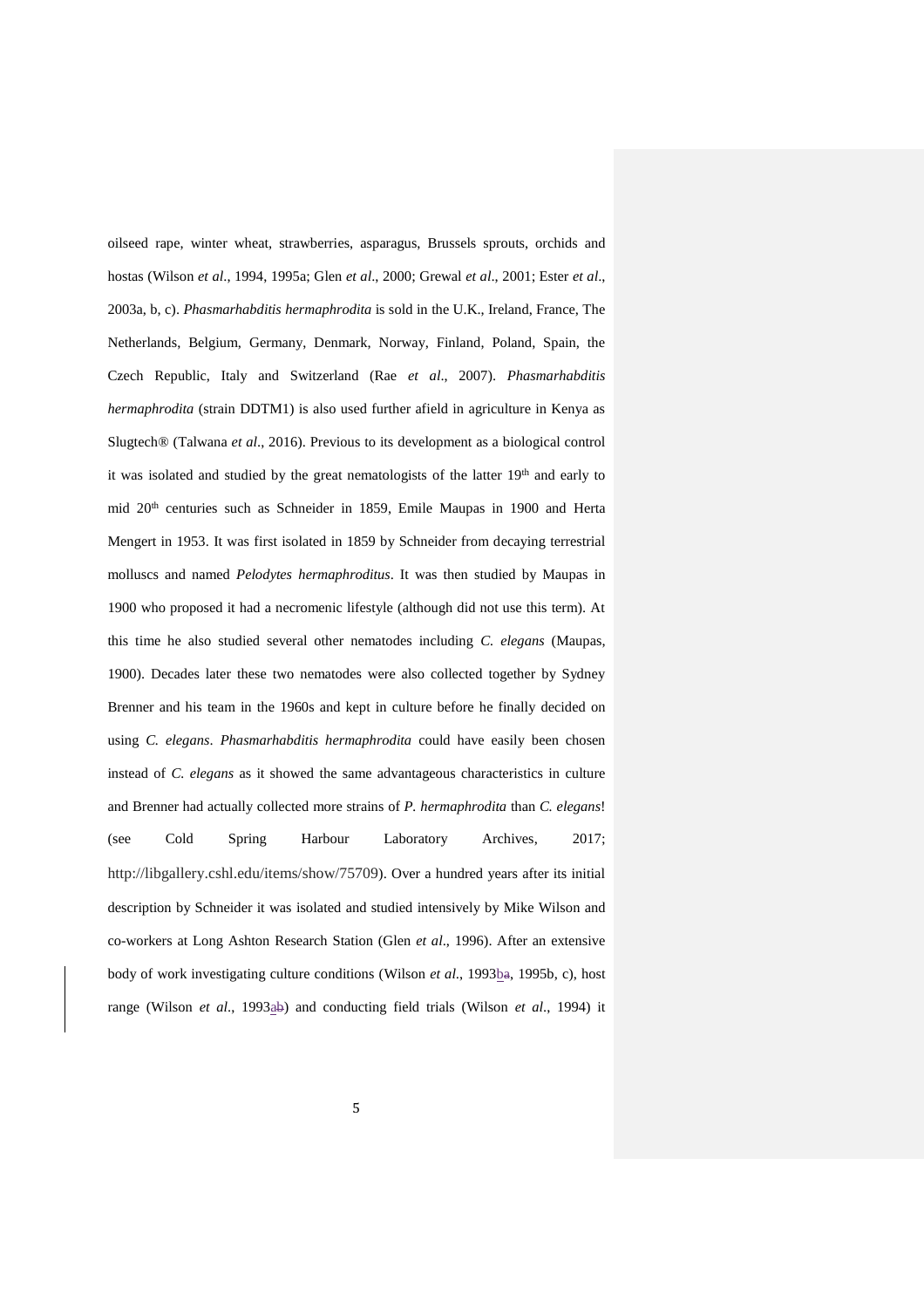showed huge promise as biological control agent for slugs and has been on the market since 1994.

*Phasmarhabditis hermaphrodita* is Clade 9 nematode (Van Megen *et al*., 2009), which contains many necromenic and parasitic species of insects, gastropods and mammals. For example, *Oscheius tipulae* is associated with *Tipula paludosa* (Sudhaus, 1993), *C. elegans* and *C. briggsae* use slugs and snails as phoretic and necromenic hosts (Kiontke & Sudhaus, 2006; Petersen *et al*., 2015), and *Heterorhabditidoides chongmingensis* is entomopathogenic (Zhang *et al*., 2008). More distantly related families include insect pathogens (Heterorhabditidae) as well as mammalian pathogens from families such as Strongylidae, Ancylostomatidae and Trichostrongylidae and Heligmonellidae (Kiontke *et al*., 2007; van Megen *et al*., 2009). Thus, *P. hermaphrodita* is in an excellent phylogenetic position for comparative genomics with these other parasitic and necromenic species, as well as the model nematodes *C. elegans* and *P. pacificus*.

*Phasmarhabditis hermaphrodita* is part of the *Phasmarhabditis* genus that contains *P. apuliae, P. papillosa, P. neopapillosa, P. valida, P. nidrosiensis, P. californica, P. tawfiki, P. bonaquaense*, *P. bohemica* and *P. huizhouensis* (Andrássy, 1983; Hooper *et al*., 1999; Azzam, 2003; Tandingan De Ley *et al*., 2014, 2016; Huang *et al*., 2015; Nermuť *et al*., 2016a, b). There is also a '*Phasmarhabditis* sp. EM434' from the east coast of North America but it is poorly characterised and only several DNA sequences seem to exist on the National Center for Biotechnology Information database (NCBI) (Kiontke *et al*., 2007). Also there are two un-described South African species (*Phasmarhabditis* sp. SA1 and SA2) (Ross *et al*., 2012). The *Phasmarhabditis* genus is closely related to other gastropod parasites, such as *Agfa flexilis* and *Angiostoma limacis*, although morphologically they are very different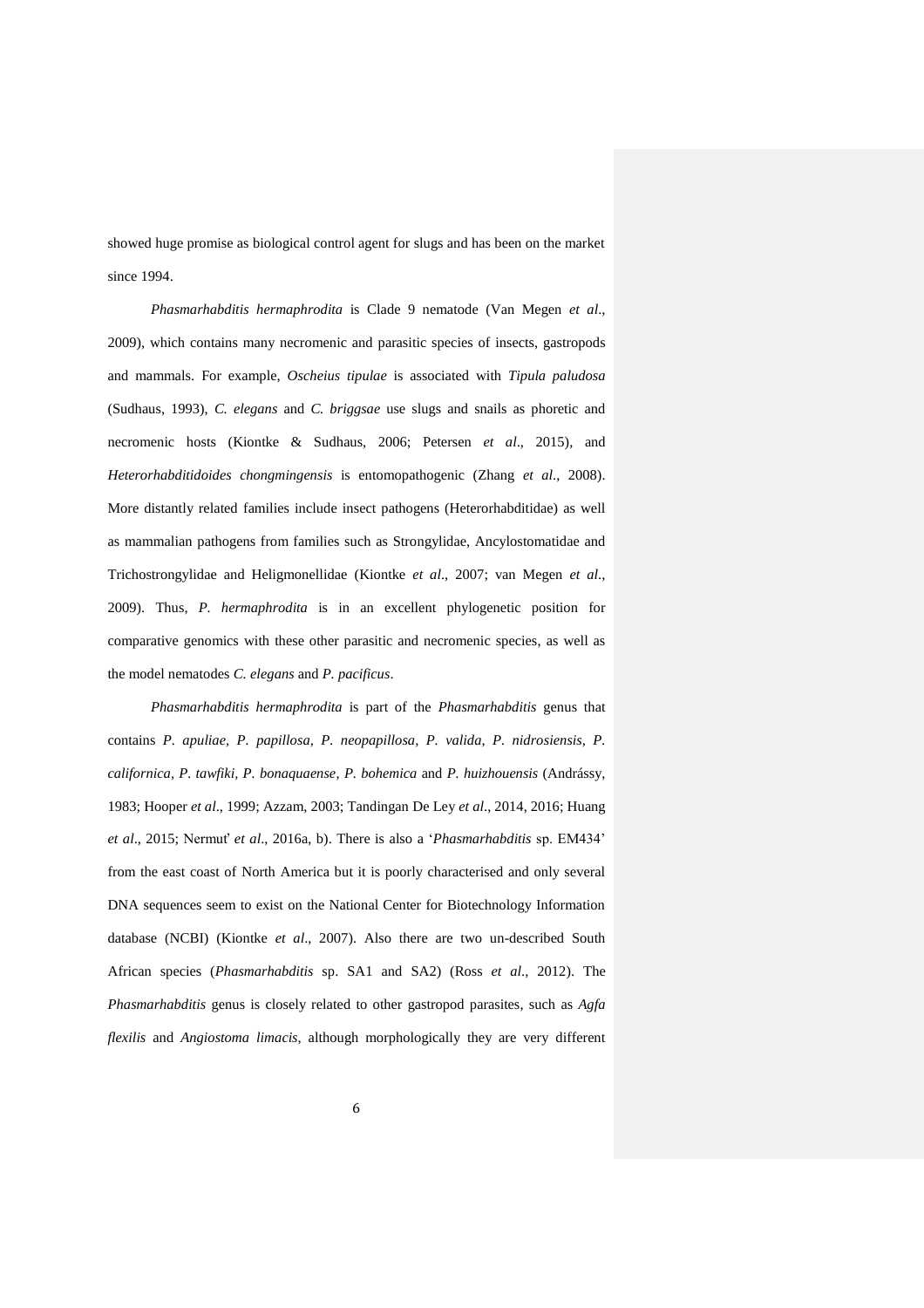(Ross *et al*., 2010; Tandingan De Ley *et al*., 2016). Most *Phasmarhabditis* species are found in terrestrial environments, although *P. nidrosiensis* and *P. valida* are found in marine and littoral habitats. The infection behaviour of many of these species is unknown and only *P. hermaphrodita* and *P. neopapillosa* have been shown to kill slugs (Wilson *et al*., 1993b; Glen *et al*., 1996). Like *C. elegans*, *P. hermaphrodita* is a self-fertilising hermaphrodite that produces males in low numbers (Maupas, 1900). It is a facultative parasite and able to grow on rotting slug or vegetation (Tan & Grewal, 2001) and does not need a slug host to reproduce.

## **Current nematode genetic model organisms pose problems when studying the evolution of animal parasitism**

*Caenorhabditis elegans* and *P. pacificus* are excellent at unravelling the genetic mechanisms of different traits but are not ideal to understand the evolutionary emergence of parasitism. The wild type strain of *C. elegans* (strain N2) was isolated in 1956 and has since undergone hundreds of thousands of generations fed on the laboratory food, *Escherichia coli* OP50. Its natural ecological niche is rotting vegetation, such as apples, where it lives a quiet life eating bacteria and eukaryotes like yeast (Frezal & Felix, 2015) but can also be found on or in slugs and snails (Petersen *et al*., 2015). There is little evidence of parasitism across the *Caenorhabditis*  genus (Kiontke & Sudhaus, 2006), although it has been suggested that *C. briggsae* can become entomopathogenic when fed certain bacteria such as *Serratia marcescens* (Abebe *et al*., 2011); however, this has been disputed (Rae & Sommer, 2011). Hence, the study of *C. elegans* to study the evolution of parasitism would be severely limited.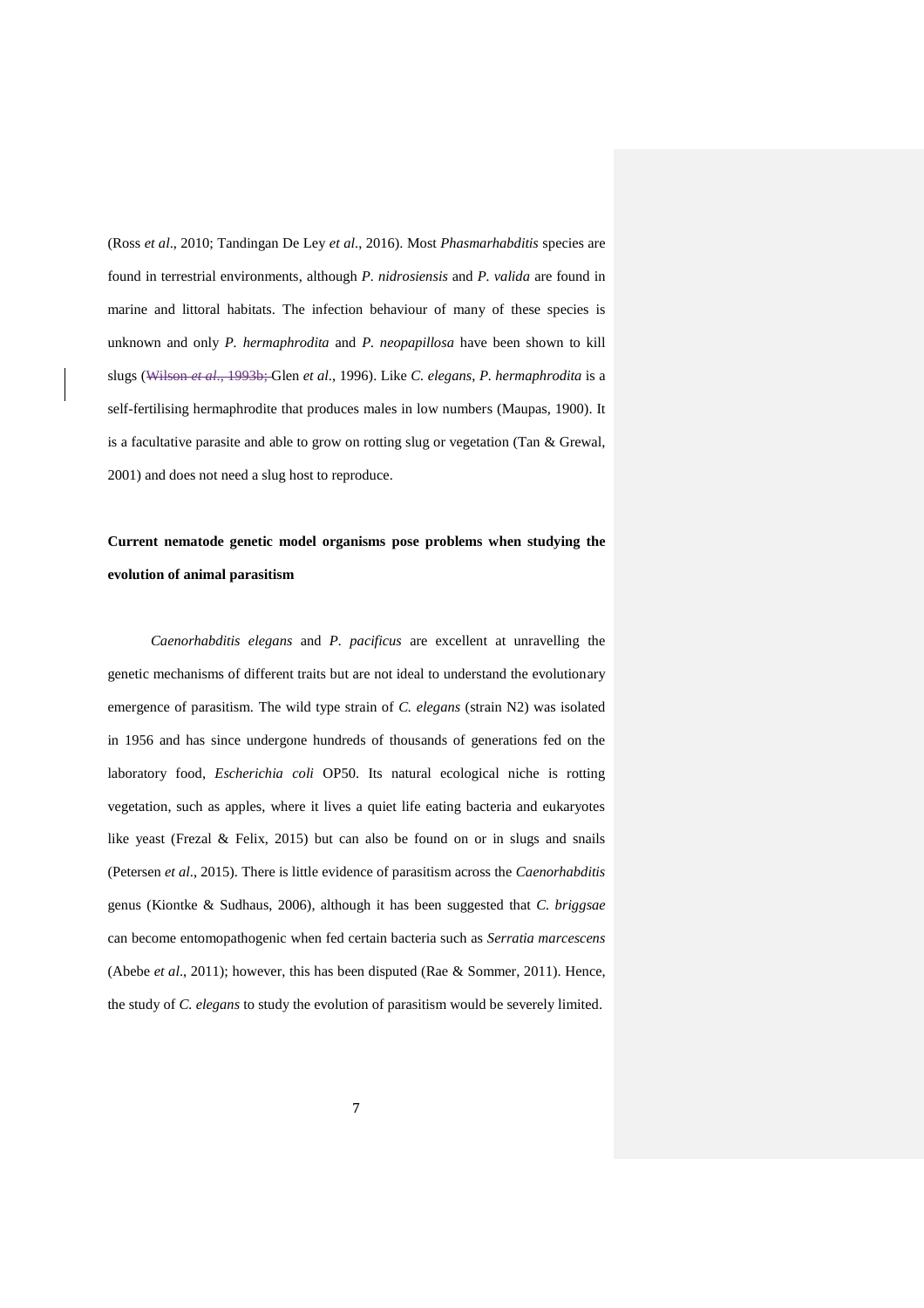*Pristionchus* nematodes from the Diplogastridae are associated with beetles where they can be easily isolated (Morgan *et al*., 2012). They are necromenic nematodes (Herrmann *et al*., 2006) and there is little evidence to suggest they are parasitic. Undoubtedly, a full genome sequence, genetic techniques such as forward and reverse genetic tools and transgenic techniques (Sommer, 2015) make *Pristionchus* a formidable genetic nematode but not one to answer fundamental questions about parasitology, as it is not actually a parasite. That is not to say that they may never evolve to become parasitic as necromeny is thought to be a stepping-stone to true parasitism (Dieterich *et al*., 2008).

Other nematodes that have been proposed as models to study parasitism include mammalian parasites *e.g*., *Strongyloides* sp. However, the major problems with many of these mammalian parasites are associated with culturing techniques, which are labour intensive as they have long lifecycles that require mammalian hosts and they can be difficult for genetic studies. For example, *Strongyloides stercoralis* is a pathogen of humans, representing a biohazard risk and must be maintained in dogs (Lok, 2007). *Strongyloides ratti* must be maintained in rats (Viney & Lok, 2007) and infective stages need to be collected from faeces. *Trichnella spiralis* is a pathogen of humans (Mitreva & Jasmer, 2006) and *Brugia malayi* requires two hosts to complete its lifecycle (*Aedes* mosquitos and a mammalian host), hence making it time consuming to culture in the laboratory (Lok & Unnasch, 2013). These difficulties make doing standard genetic experiments like forward genetic screens difficult, but by no means impossible (Viney *et al*., 2002). Similarly, reverse genetics approaches utilising RNA interference (RNAi) have been shown to work in mammalian parasites such as *B. malayi* (Aboobaker & Blaxter, 2003), *Nippostrongylus brailiensis* (Hussein *et al*., 2002) and *Ascaris suum* (Islam *et al*., 2005) but there are questions about its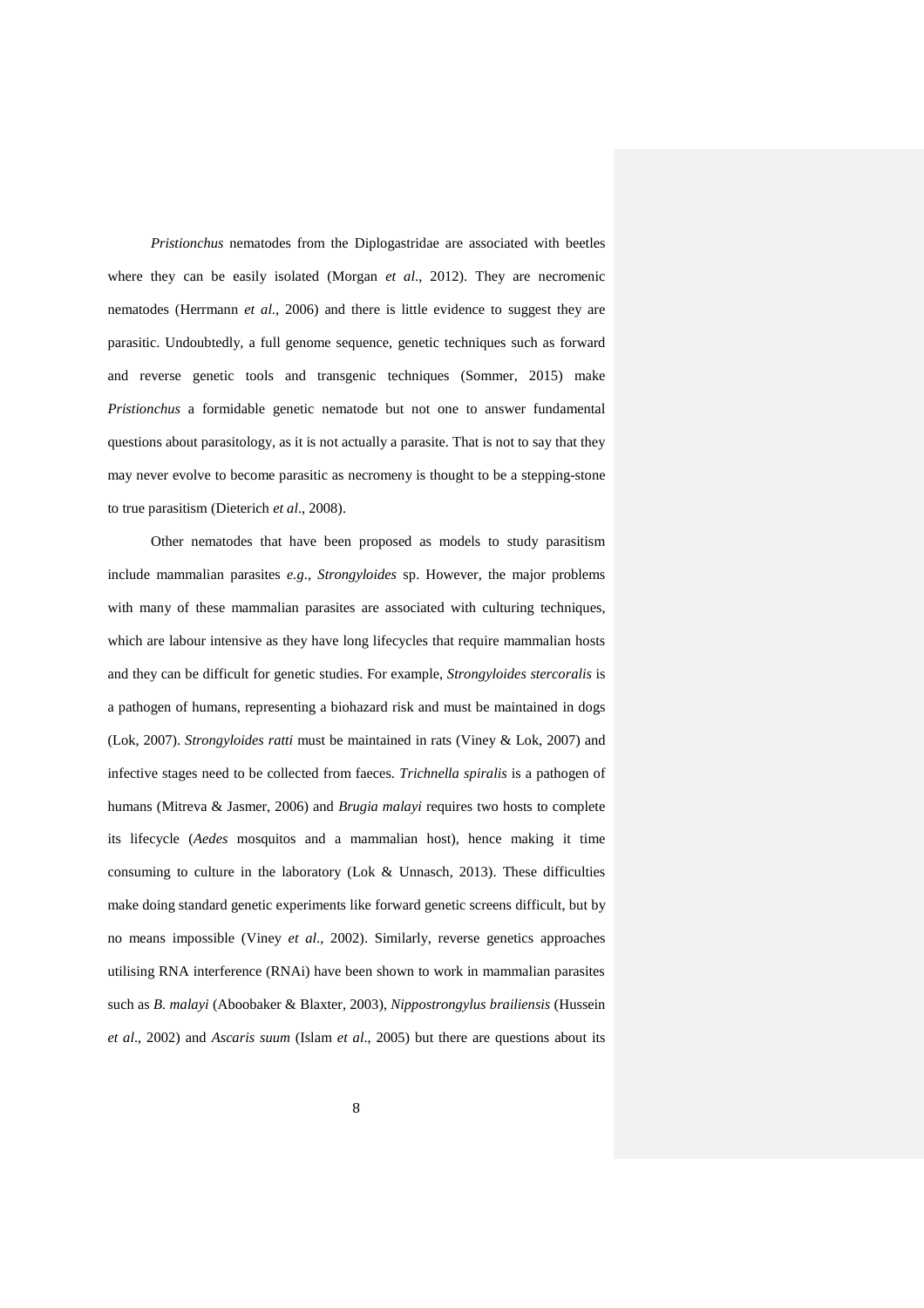efficacy, repeatability and whether only a selection of genes can be inhibited (Geldhof *et al*., 2006, 2007). Far superior to RNAi in terms of efficacy and efficiency is CRISPR-Cas genome editing technology, which has been developed for *C. elegans*, *Caenorhabditis* sp. 9 and *P. pacificus* (Lo *et al*., 2013; Witte *et al*., 2015), but has not been shown to work in parasitic species as yet. Unlike mammalian parasites, the facultative parasite *P. hermaphrodita* is a saprobic microbivorous nematode that can reproduce on slug faeces, dead earthworms, insects and leaf litter quickly and in great numbers (Tan & Grewal, 2001; MacMillen *et al*., 2009, Rae *et al*., 2009; Nermuť *et al*., 2014). It does not need a terrestrial gastropod to complete its lifecycle and has been grown under laboratory conditions for over 20 years (Wilson *et al*. 1993a) and initial research outlined the optimum bacteria and growth conditions that are needed to grow *P. hermaphrodita* en masse (Wilson *et al*., 1995b, c). Another advantage of using *P. hermaphrodita* is that it can also be grown easily *in vivo* in slug hosts following protocols by Wilson (2012).

Entomopathogenic nematodes (*Steinernema* and *Heterorhabditis* spp.) have been proposed as genetic models to understand the genetics of bacterial symbiosis and parasitism. Recently, the genomes and transcriptomes of several *Steinernema* species including *S. carpocapsae*, *S. scapterisci*, *S. monticolum*, *S. feltiae* and *S. glaseri* have been sequenced and unravelled an abundance of protease genes that are thought to responsible for causing death to insects (Dillman *et al*., 2015). Also the genome of *Heterorhabditis bacteriophora* has been sequenced and has revealed that approximately 50% of putative protein coding genes had no homology to other sequenced nematodes (Bai *et al*., 2013). The sister group of the Heterorhabditidae is the Strongylomorpha (Blaxter *et al*., 1998), thus making their phylogenetic position very exciting in comparative genomic studies. Undoubtedly, both of these nematodes,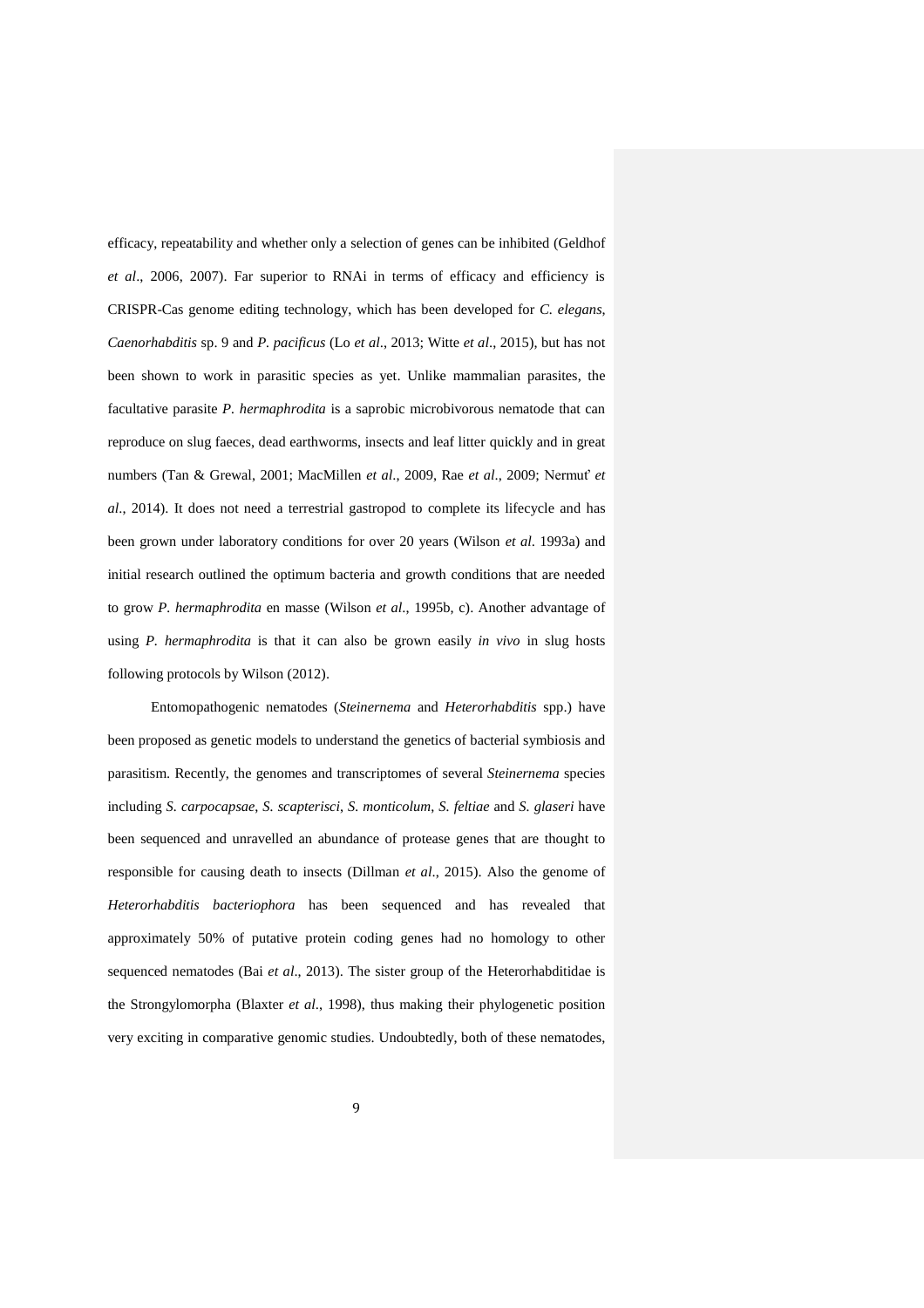coupled with genetic tools such as RNAi (which has been shown to work in *H. bacteriophora*; Ratnappan *et al*., 2016) hold huge potential for identifying genes involved with insect pathogenicity due to the evolution of bacterial symbiosis. However, *P. hermaphrodita* is different. It does not have a strict symbiotic relationship with bacteria and associates with a vast array of many different species (Rae *et al*., 2010). It is true that *P. hermaphrodita* is grown on *Moraxella osloensis* under factory conditions and that large quantities, when injected, will kill slugs such as *Deroceras reticulatum* (Tan & Grewal, 2001), but the bacterium is not vertically transmitted to further nematode offspring (which are pathogenic to slugs) (Rae *et al*., 2010) and *P. hermaphrodita* can kill slugs without *M. osloensis* and when grown on lots of different bacterial species (Wilson *et al*., 1995b, c). Hence, *M. osloensis* is unnecessary for *P. hermaphrodita* to kill slugs (see Wilson & Rae, 2015). Therefore, *P. hermaphrodita* could be used as a genetic model to understand the evolutionary emergence of parasitism and not the evolution of parasitism due to bacterial symbiosis.

#### *Phasmarhabditis* **spp. are easy to isolate from the wild**

For any burgeoning nematode genetic model it is absolutely essential that it can be collected and isolated easily from the wild. This is true for current nematode models. Global sampling efforts have isolated several hundred *C. elegans* strains and 26 *Caenorhabditis* species from six continents (Frezal & Felix, 2015), which are available from the *Caenorhabditis* Genetic Stock Centre (USA). Similarly, sampling efforts by *Pristionchus* researchers have collected 28 species of *Pristionchus*  (Ragsdale *et al*., 2015) and hundreds of strains of *P. pacificus* are available from the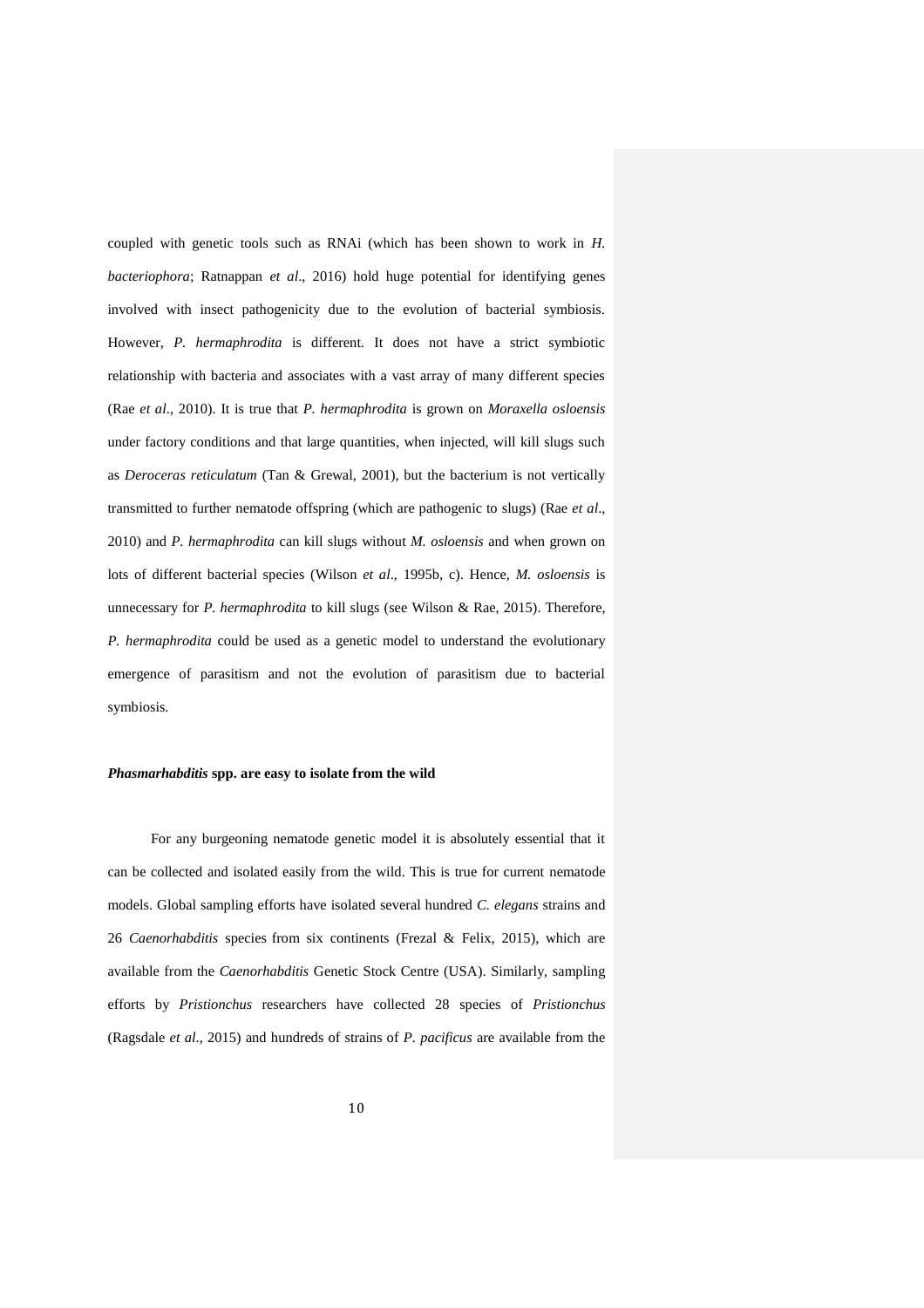Sommer laboratory, Tübingen, Germany (Morgan *et al*., 2012). These natural isolates have shown natural genetic variation in behaviour, cold tolerance and dauer formation in *P. pacificus* (Hong *et al*., 2008; Mayer & Sommer, 2011; McGaughran & Sommer, 2014) and in *C. elegans* natural variation approaches have been successful in understanding genes involved with hybrid incompatibility, copulatory plugging, foraging behaviour and thermal tolerance (De Bono & Bargmann, 1998; Harvey & Viney, 2007; Rockman & Kruglyak, 2009). These collections, whether of *C. elegans* or *P. pacificus*, allow for in depth analysis of traits at the macro- and microevolutionary level and *Phasmarhabditis* and *P. hermaphrodita* do not have to be any different. *Phasmarhabditis* spp. are easy to isolate (Wilson *et al*., 2016), can be cultured on rotting slug or agar plates (Wilson, 2012) and can be identified easily with species-specific PCR primers (Read *et al*., 2006). There are many studies over the last 20 years that have dissected, chopped, killed and collected slugs and snails looking for *Phasmarhabditis* spp. For example, 956 slugs were collected by Tandingan De Ley *et al*. (2014), which yielded 10 isolates of *Phasmarhabditis* spp, including four *P. hermaphrodita* from California, USA. While this is a very low return, it is in stark contrast to a survey conducted by Morand *et al*. (2004) who found that 18-64% of slugs were infected with *P. hermaphrodita* and 33-100% of slugs were infected by *P. neopapillosa*. By taking similar approaches *P. hermaphrodita* and *Phasmarhabditis* species have been isolated around the world, including UK (Wilson *et al.*, 1993ab), Germany (Schneider, 1859; Mengert, 1953), France (Coupland, 1995; Maupas, 1900), Czech Republic (Nermuť *et al*., 2010, 2016a), Iran (Karimi *et al*., 2003), Egypt (Azzam, 2003; Genena *et al*., 2011), Norway (Ross *et al*., 2015), Chile (France & Gerding, 2000), New Zealand (Wilson *et al*., 2012) and South Africa (Ross *et al*., 2012). Recently, new species of *Phasmarhabditis* have been isolated in China (*P.*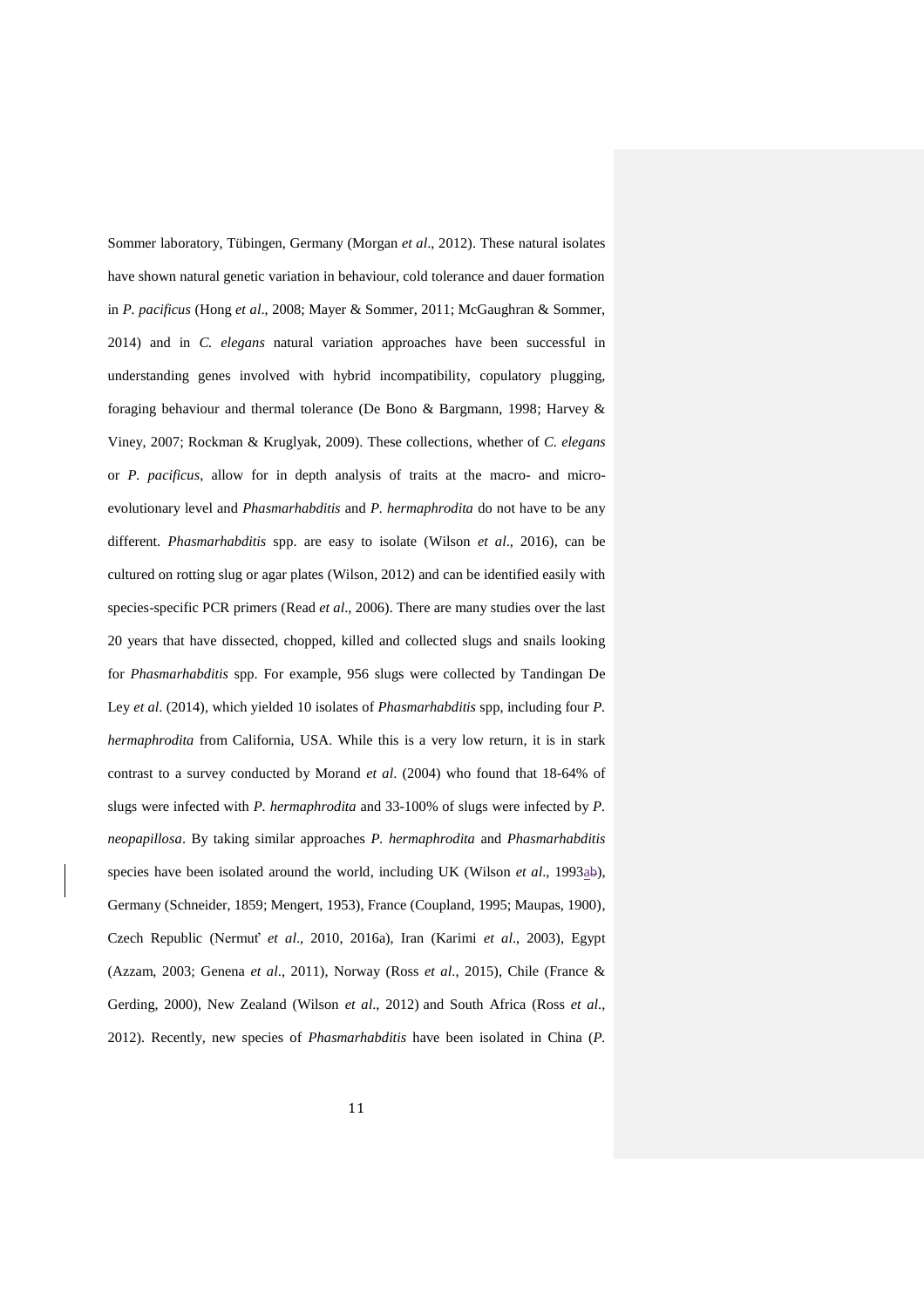*huizhouensis*) (Huang *et al*., 2015), Italy (*P. apuliae*) (Nermuť *et al*., 2016a) and in Czechoslovakia (*P. bonaquaense* and *P. bohemica*) (Nermuť *et al*., 2016b, c). Also a new species of *Phasmarhabditis* (*P. californica*) has been isolated and described from the USA (Tandingan De Ley *et al*., 2016). Interestingly, this species has also been found in New Zealand and recently it has been found parasitising slugs (*Geomalacus maculosus*) in Ireland (Carnaghi *et al*., 2017) and snails in Wales (Rae, unpublished). As many *Phasmarhabditis* species and *P. hermaphrodita* have been isolated around the world this opens up collaborative efforts to understand the genetic diversity of these species using population genomics as well as looking at natural genetic variation in virulence towards slugs. By screening through hundreds of species or strains of *P. hermaphrodita*, if natural variation in virulence was observed, strains showing extreme phenotypes could be mated and Genome Wide Association Studies (GWAS) could be carried out to discover genes essential for pathogencity towards slugs and their evolution across the genus. From an applied perspective the discovery of these strains and species from around the world could enhance the use of *Phasmarhabditis* as a biological agent to control not just slugs but also snails that are vectors of human disease. For example, it was recently shown that *P. hermaphrodita* can kill *Biomphalaria* spp., which are vectors of *Schistosoma mansoni* in Africa (Okonjo *et al*., 2015).

### *Phasmarhabditis hermaphrodita* **as a model to understand the genetics of host interactions**

Four out of five clades of Nematoda (Blaxter *et al*., 1998) include slug parasitic nematodes, which suggest there are multiply origins of slug parasitism (Ross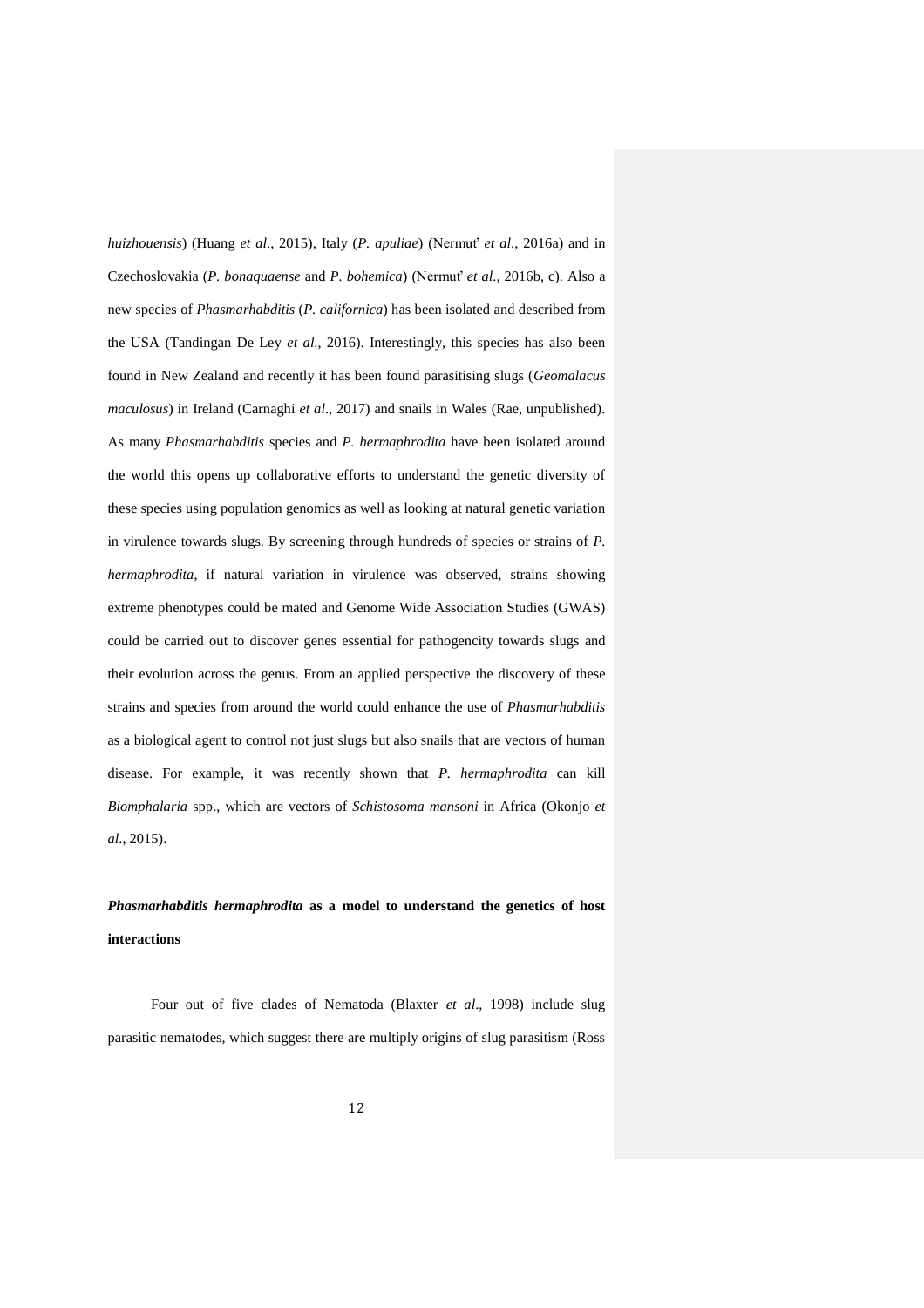*et al*., 2010). These include seven families of nematodes (Agfidae, Alloionematidae, Angiostomatidae, Cosmocercidae, Diplogasteridae, Mermithidae and Rhabditidae) and 108 described species of nematode (Grewal *et al*., 2003a). These nematodes use slugs and snails as paratenic, definitive and intermediate hosts. Of the 61 nematode species that use molluscs as intermediate hosts, 49 of these are from the Metastrongyloidea (Grewal *et al*., 2003a). Of the 47 species that use molluscs as definitive hosts, 33 belong to the Rhabditida (Grewal *et al*., 2003a). Of the 108 species of nematodes that use molluscs as hosts the only species that has evolved to be pathogenic towards them is *P. hermaphrodita.* It is a gastropod-specific parasite and does not affect other organisms such as earthworms, flatworms, acarids, collembolans or insects (Grewal & Grewal, 2003; Iglesias *et al*., 2003; DeNardo *et al*., 2004; Rae *et al*., 2005). Thirty-six slug and snail species have been tested for susceptibility to *P. hermaphrodita* (strain *P. hermaphrodita* DMG0001) (Table 1). The conclusions from these experiments should be taken with some caution. This is because these tests have always been carried out with the commercial strain of *P. hermaphrodita* (designated DMG0001), which was isolated over 20 years ago, and these experiments have never been repeated with any other naturally isolated *Phasmarhabditis* species. It is therefore unknown if natural strains differ in their pathogenicity towards slugs. The only study looking at this was by Wilson *et al*. (2012) who showed that a strain of *P. hermaphrodita* isolated from slugs in New Zealand was pathogenic to *D. reticulatum.*

It is clear that *P. hermaphrodita* is able to parasitise and kill many different pestiferous slug species including *D. reticulatum*, *D. panormitanum*, *Arion ater*, *Milax budapestensis* and *M. sowerbyi* (Wilson *et al*., 1993ab; Rae *et al*., 2009). There are however, some slug species that are resistant to *P. hermaphrodita* such as *Limax*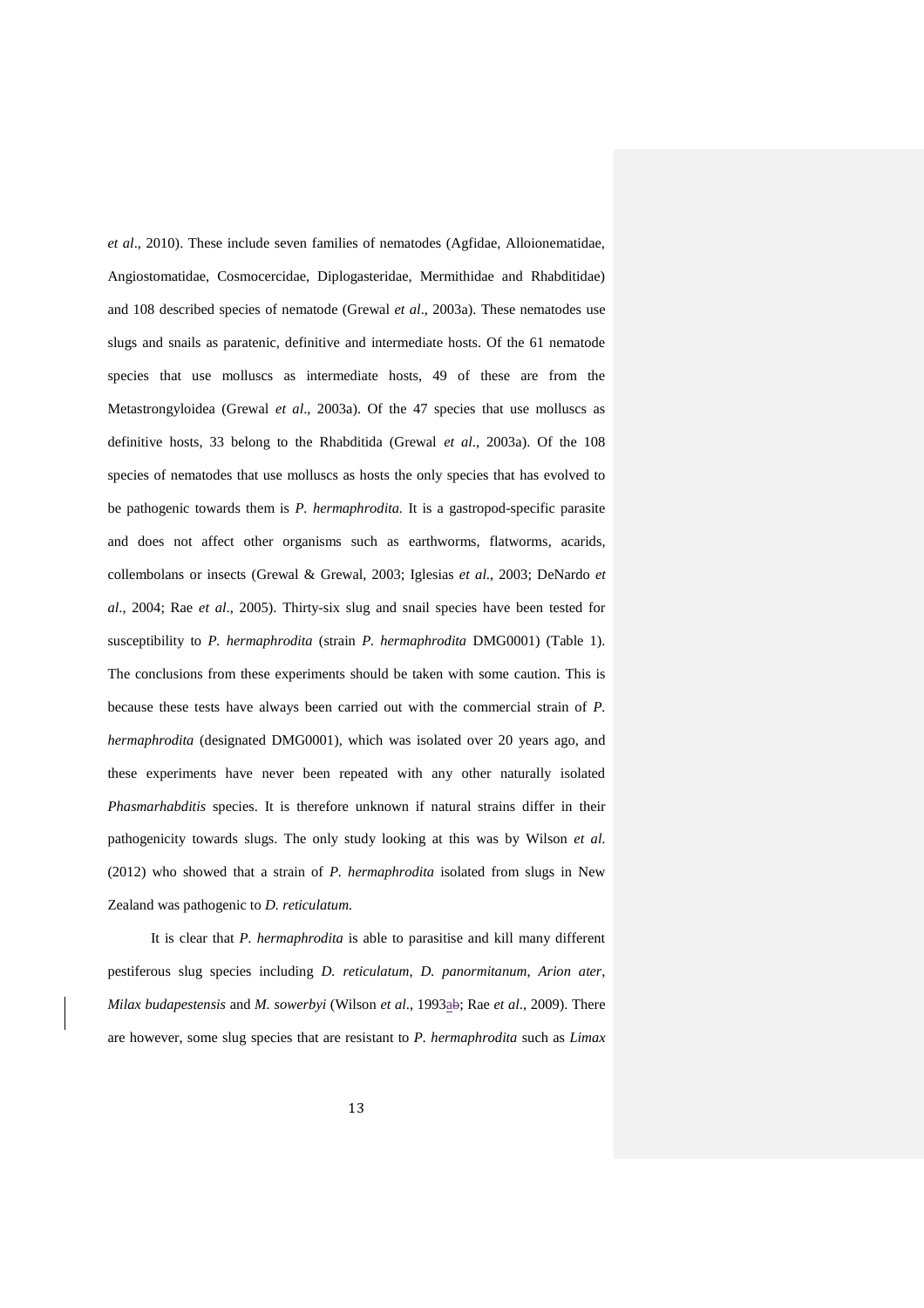*pseudoflavus* and *Limax maximus* (Rae *et al*., 2008; Grewal *et al*., 2003b). In general all slugs from the Limacidae tested are resistant, whereas all Agriolimacidae are highly susceptible. The reasons for this are unknown. Some slug species are only susceptible as juveniles *e.g.*, *A. ater* and *A. lusitanicus* (Wilson *et al.* 1993<sup>ab</sup>). Snails, like slugs, differ in their susceptibility to *P. hermaphrodita*. For example, *Helix aspersa* (young stages) and *Cernuella virgata* are susceptible to *P. hermaphrodita* but some species such as *Cepaea nemoralis* and *Discus rotundatus* are resistant (Coupland, 1995; Wilson *et al*., 2000). Interestingly, some of these infection studies have obtained different results. For example, *C. hortensis* and *L. stagnalis* have been shown to be susceptible to *P. hermaphrodita* in some studies (Wilson *et al*., 2000; Morley & Morrit, 2006), whilst resistant in others (Rae *et al*., 2009; Whitaker & Rae, 2015). Perhaps there is natural genetic variation in host immunity towards these nematodes from snails collected from different areas?

How slugs and snails combat infection by *P. hermaphrodita* has not been investigated in any great detail. One study (Scheil *et al*., 2014) investigated if phenoloxidase (PO) activity was altered in infected snails but found there was no effect. However, recently, snails such as *C. nemoralis* and *Achatina fulica* were shown to have the ability to trap, encase and kill parasitic nematodes in their shell (Williams and Rae, 2015; 2016). Although to investigate this further more extensive molecular analysis will have to be carried out to profile the genes that are responsible for producing the shell, such as calcite and aragonite as well as glycoproteins and polysaccharides (Marin & Luquet, 2004).

*Phasmarhabditis hermaphrodita* **as a genetic model that can be used to understand parasite behaviour and how parasites manipulate host behaviour**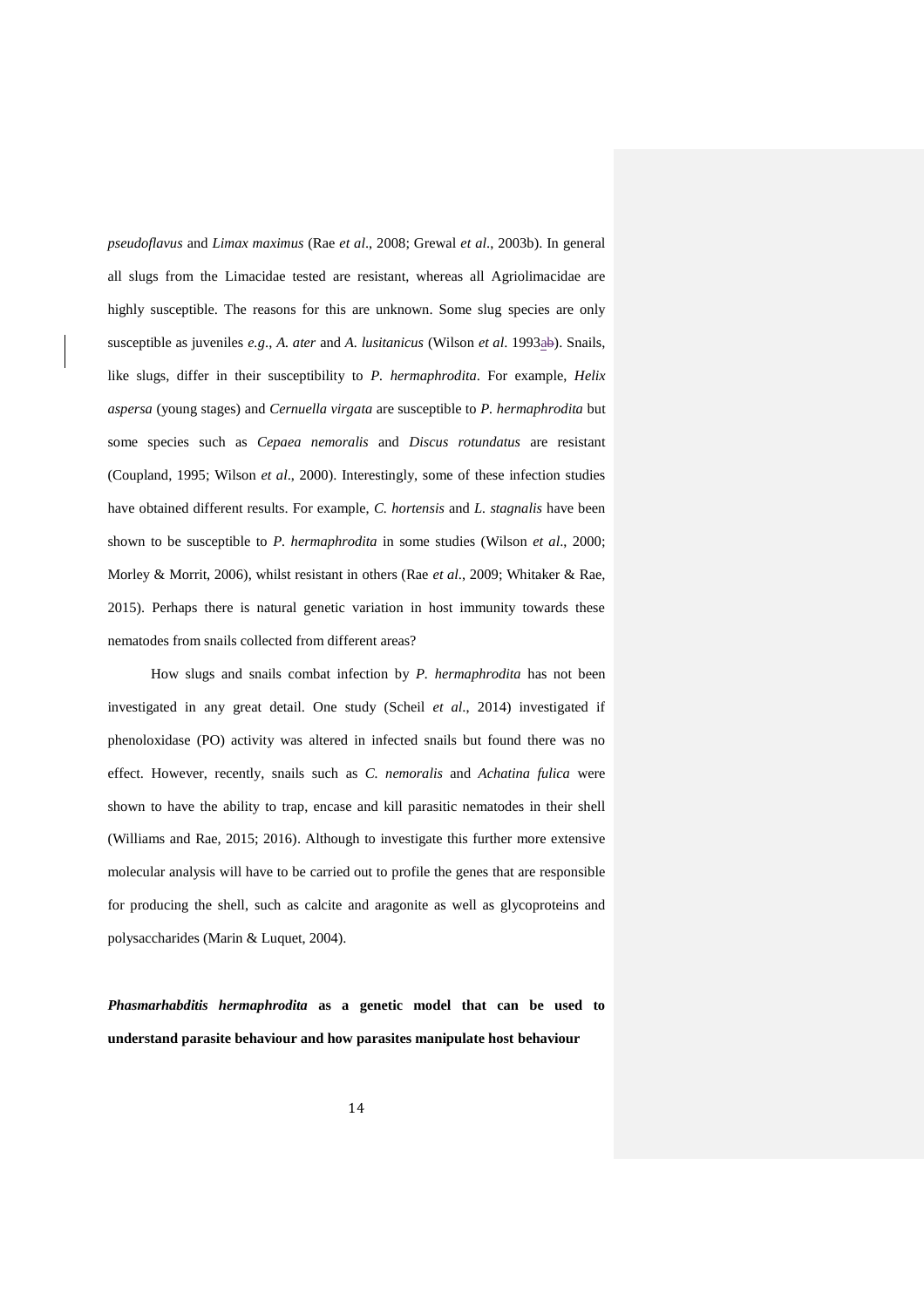As well as virulence *P. hermaphrodita* could be used to study the genetics of parasite behaviour. In order to find hosts *P. hermaphrodita* responds to slug mucus and faeces, dead slugs and host volatiles (Rae *et al*., 2006, 2009; Hapca *et al*., 2007a, b; Nermuť *et al*., 2012). These experiments were based on a modified assay that is commonly used by *C. elegans* researchers, *e.g*. Bargmann *et al*. (1993), to examine genes and neurons involved with behaviour. An important point to note about the use of *P. hermaphrodita* to study behaviour is that it can be observed not only on agar plates (Rae *et al*., 2006, 2009; Hapca *et al*., 2007a) but also in more realistic ecologically relevant substrates such as sand and soil (Hapca *et al*., 2007b; Macmillan *et al*., 2009; Nermuť *et al*., 2012). Therefore it should be possible to use forward genetics and mutagenise nematodes and look for mutants that are defective in attraction to slug mucus (or showing increased attraction), which may reveal ecologically important genes essential for chemotactic behaviour in soil. Another important point is that researchers using *C. elegans* and *P. pacificus* in chemotaxis assays concentrate on the adult stage of the lifecycle (Bargmann *et al*., 1993; Hong *et al*., 2008). In a parasitic nematode species, such as *P. hermaphrodita* (and all rhabditid nematodes parasites), this approach would not be ecologically relevant as it is the dauer stage that is used to find and penetrate into hosts. Dauer stage *P. hermaphrodita* have been used in all chemotaxis experiments (Rae *et al*., 2006, 2009; Hapca *et al*., 2007a, b; Nermuť *et al*., 2012) and not adults and other stages as they cannot penetrate into slugs (Tan & Grewal, 2001) as their main purpose is to feed on bacteria and reproduce. In summary, by using *P. hermaphrodita* ecologically relevant genes and neurons responsible for finding gastropod hosts in *P. hermaphrodita* could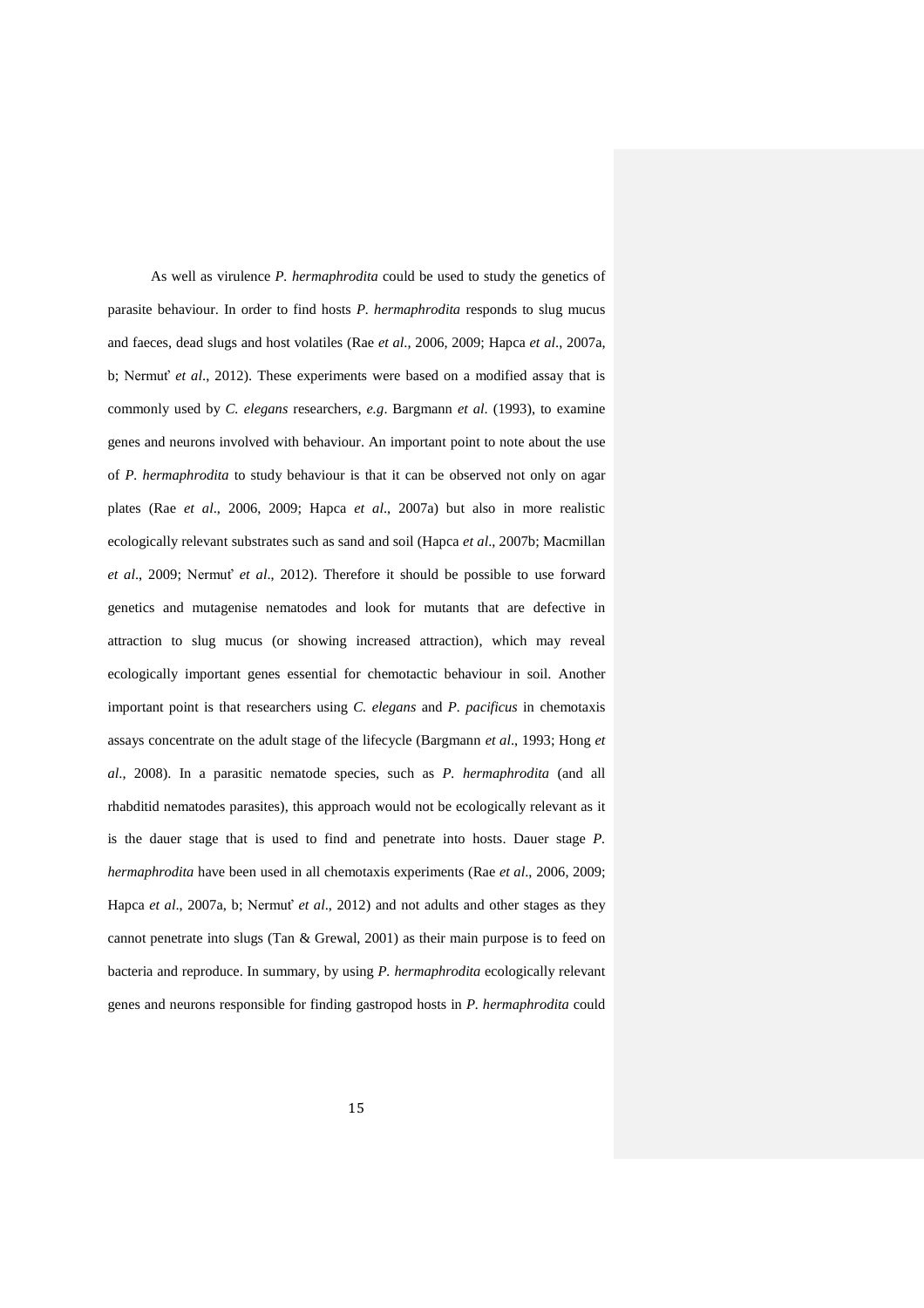be identified and compared with *C. elegans* behaviour regulatory networks which could provide fascinating insight into the evolution of host seeking behaviour.

Once a slug is infected by *P. hermaphrodita* it can severely affect the behaviour of its host. For example, infection by *P. hermaphrodita* makes slugs slower (Bailey *et al*., 2003), stop feeding (Glen *et al*., 2000), die and be avoided by predators (Foltan & Puza, 2009), move down into soil to die (Pechova & Foltan, 2008), more likely to be found under refuge traps (Wilson *et al*., 1994), and freshwater snails (*Lymnaea stagnalis*) are more likely to be found outside water (Morley & Morrit, 2006). The advantages of controlling slug behaviour means that the host can be positioned in a place that is better for the growth and reproduction of the nematodes and its offspring *e.g*., deeper down in soil or away from freshwater. *In vivo* genetic analysis of *P. hermaphrodita* when infecting slugs or snails using transcriptomics and RNA-Seq could provide an unparalleled opportunity to unravel novel genes that are responsible for manipulating the behaviour of hosts.

Uninfected slugs can detect and avoid areas where *P. hermaphrodita* has been applied (Wilson *et al*., 1999; Wynne *et al*., 2016). This is interesting, not only from an agricultural application and financial point of view as less nematodes could be applied to crops deterring slugs from those areas (Hass *et al*., 1999), but also from an evolutionary and genetic perspective. This means that over time slugs have evolved closely with *P. hermaphrodita* and are aware that these nematodes have the ability to cause ill health. This poses questions such as: what are the nematodes producing that the slugs are detecting? How do slugs detect nematodes? Are there strains of *P. hermaphrodita* that are not detected by slugs? Ultimately, the answers to these questions, and many others, could be answered by analysis of the secretome of *P. hermaphrodita*. This approach successfully identified small molecules, such as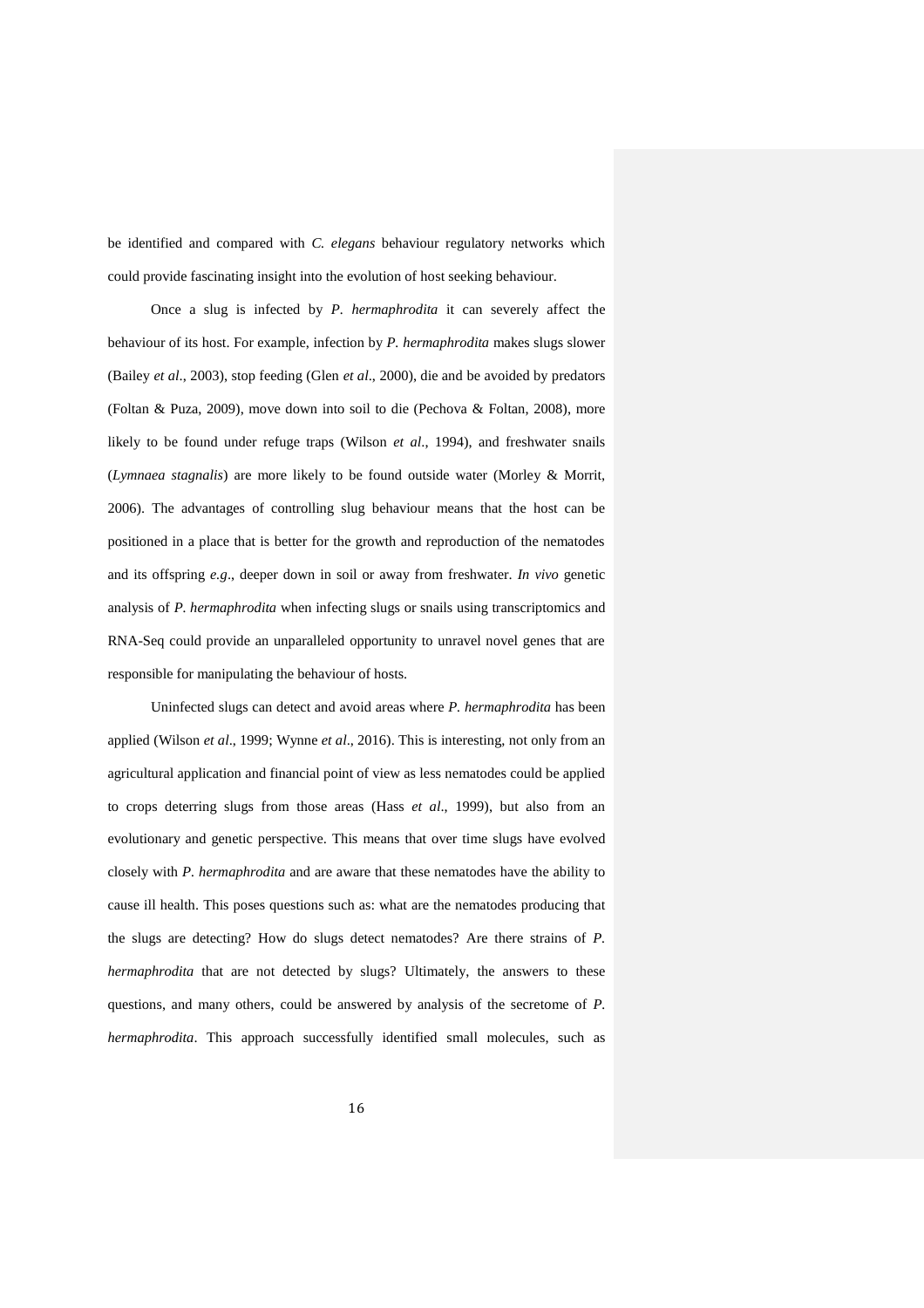ascarosides, which are exuded from *C. elegans* (and other nematodes such as *P. pacificus*) and are regulators of a vast array of processes such as dauer formation and olfaction (Ludewig & Schroeder, 2013).

#### **Conclusions**

Currently, there are no forward, reverse or transgenic techniques that have been developed for *P. hermaphrodita* but the genomes and transcriptomes of *P. hermaphrodita* (and several other *Phasmarhabditis* species) are currently being sequenced and are part of the 959 Nematode Genomes initiative (Kumar *et al*., 2012). To unravel genes involved in the evolution of virulence the ideal analysis would involve comparing the genome of *P. hermaphrodita* to *C. elegans* or *C. briggsae*. Could *C. elegans* become pathogenic to slugs and snails if these potential virulence genes were transferred from *P. hermaphrodita*? Coupled with comparisons of the genomes of *C. elegans* and *P. hermaphrodita*, transcriptomics and RNA-Seq could be used to profile the genes that are being expressed by *P. hermaphrodita* when infecting slugs. The analysis of the genome of *P. hermaphrodita* and development of genetic tools could unravel genes involved in an array of processes and it could enhance the use of *P. hermaphrodita* or *Phasmarhabditis* spp. as a biological control agents of slugs and snails that are of agricultural and health importance not just in northern Europe but worldwide.

#### **Acknowledgements**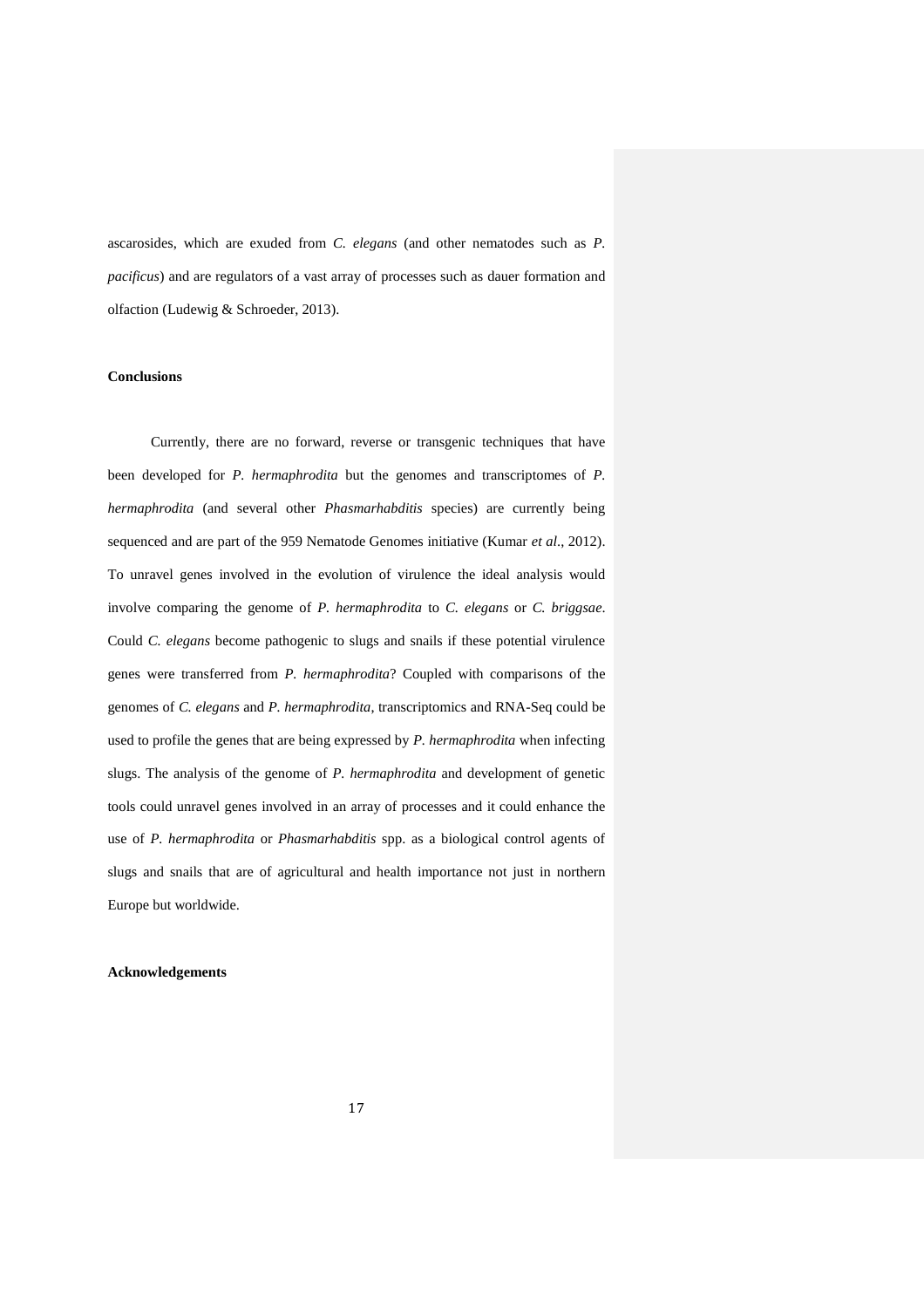I am very grateful to Rolo Perry who encouraged me to write this manuscript and to two anonymous reviews for comments. More information about *Phasmarhabditis* can be found at the author's blog: phasmarhabditis@wordpress.org

#### **References**

- Aboobaker, A.A. & Blaxter, M.L. (2003). Use of RNA interference to investigate gene function in the human filarial nematode parasite *Brugia malayi*. *Molecular & Biochemical Parasitology* 129, 41-51. http://dx.doi.org/10.1016/S0166-6851(03)00092-6
- Abebe, E., Jumba, M., Bonner, K., Gray, V., Morris, K. & Kelly, W.T. (2010). An entomopathogenic *Caenorhabditis briggsae*. *Journal of Experimental Biology* 213, 3223-3229. DOI: 10.1242/jeb.043109
- Andrássy, I. (1983). *A taxonomic review of the sub-order Rhabditina (Nematoda: Secernentae)*. Paris, France, Office de la Recherche Scientifique et Technique, Outre-Mer.
- Azzam, K.M. (2003). Description of the nematode *Phasmarhabditis tawfiki* n. sp. isolated from Egyptian terrestrial snails and slugs. *Journal of the Egyptian German Society for Zoology* 42, 79-87.
- Bai, X., Adams, B.J., Ciche, T.A., Clifton, S., Gaugler, R., Kim, K-S., Spieth, J., Sternberg, P.W., Wilson, R.K. & Grewal, P.S. (2013). A lover and a fighter: the genome sequence of an entomopathogenic nematode *Heterorhabditis bacteriophora*. *PLoS ONE* 8(7): e69618. DOI: 10.1371/journal.pone.0069618
- Bailey, S.E.R., Cairns, A., Latham, R., Abdel Kasi, M & Manning, P. (2003). Onset of immobilization on the slug *Deroceras reticulatum* Muller parasitized by the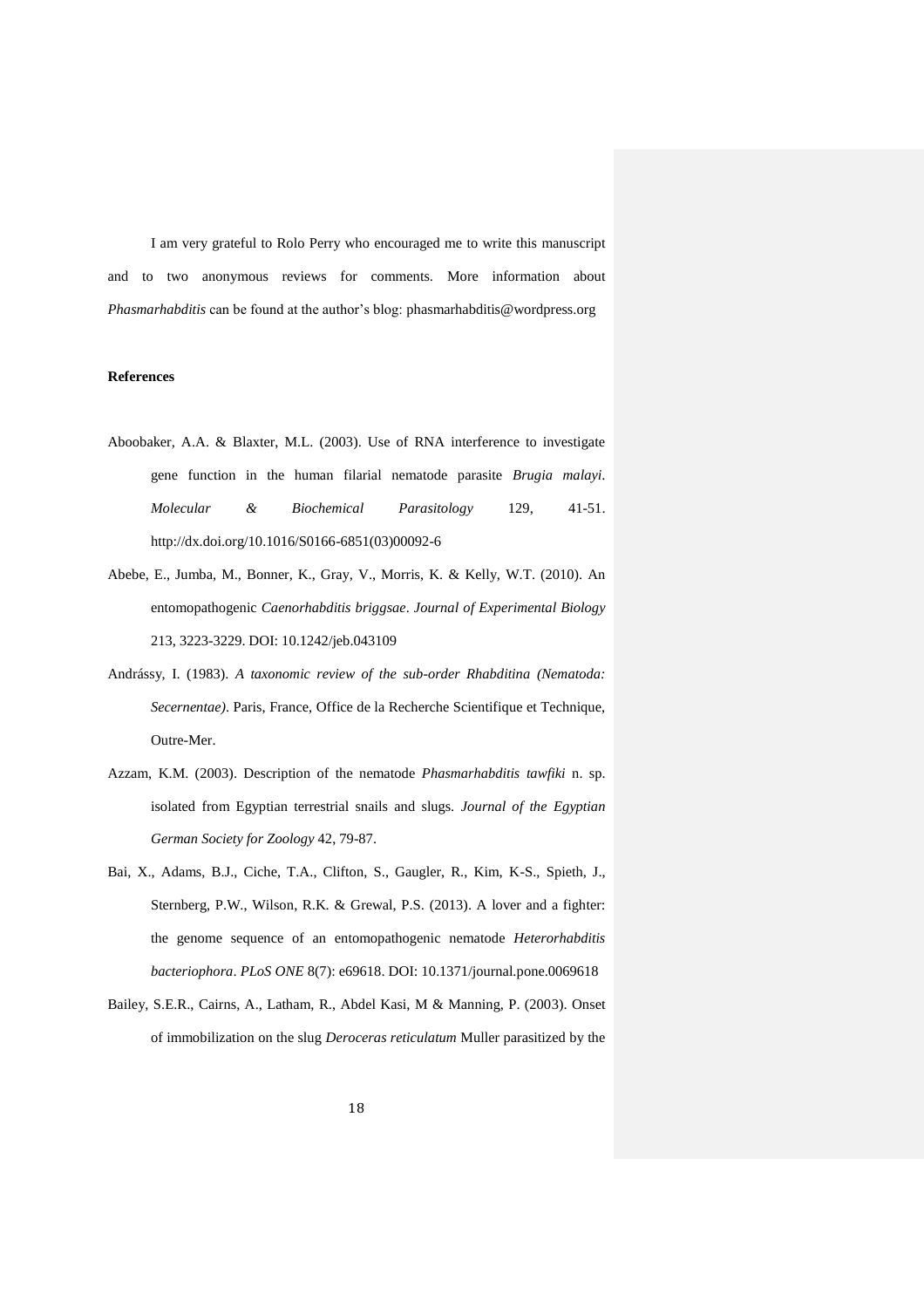nematode *Phasmarhabditis hermaphrodita* Schneider. In: *Slugs and snails: Agricultural, veterinary and environmental perspectives*. Alton, Hampshire, UK, British Crop Protection Council (BCPC) Symposium Proceedings No. 80*,* pp. 215-220.

- Bargmann, C.I., Hartwieg, E. & Horvitz, H.R. (1993). Odorant-selective genes and neurons mediate olfaction in *C. elegans*. *Cell* 74, 515-527. http://dx.doi.org/10.1016/0092-8674(93)80053-H
- Blaxter, M. & Koutsovoulos, G. (2015). The evolution of parasitism in Nematoda. *Parasitology* 142, S26-S39. DOI: 10.1017/S0031182014000791
- Blaxter, M.L., de Ley, P., Garey, J.R., Liu, L.X., Scheldeman, P., Vierstraete, A., Vanfleteren, J.R., Mackey, L.Y., Dorris, M., Frisse, L.M. *et al.* (1998). A molecular evolutionary framework for the phylum Nematoda. *Nature* 392, 71- 75. DOI:10.1038/32160

Brenner, S. (1974). The genetics of *Caenorhabditis elegans*. *Genetics* 77, 71-94.

- Carnaghi, M., Rae, R., Bistline-East, A., Carey, J., Johnston, E., Kindermann, G., McDonnell, R., O'Hanlon, A., Reich, I., Shearan, J. *et al.* (2017). Investigation of susceptibility of a protected slug species (*Geomalacus maculosus*) to four biocontrol nematode species. Nematode associates and susceptibility of a protected slug (*Geomalacus maculosus*) to four biocontrol nematodes. *Biocontrol, Science and Technology* 1-10. http://dx.doi.org/10.1080/09583157.2016.1277418 (in press).
- Cold Spring Harbour Laboratory Archives Repository (2017). "126. N Isolation." Brenner, S. (2017). Reference SB/6/5/126, accessed January 19, 2017, http://libgallery.cshl.edu/items/show/75709.

**Formatted:** Font: Times New Roman, 12 pt **Commented [r1]:** Any details?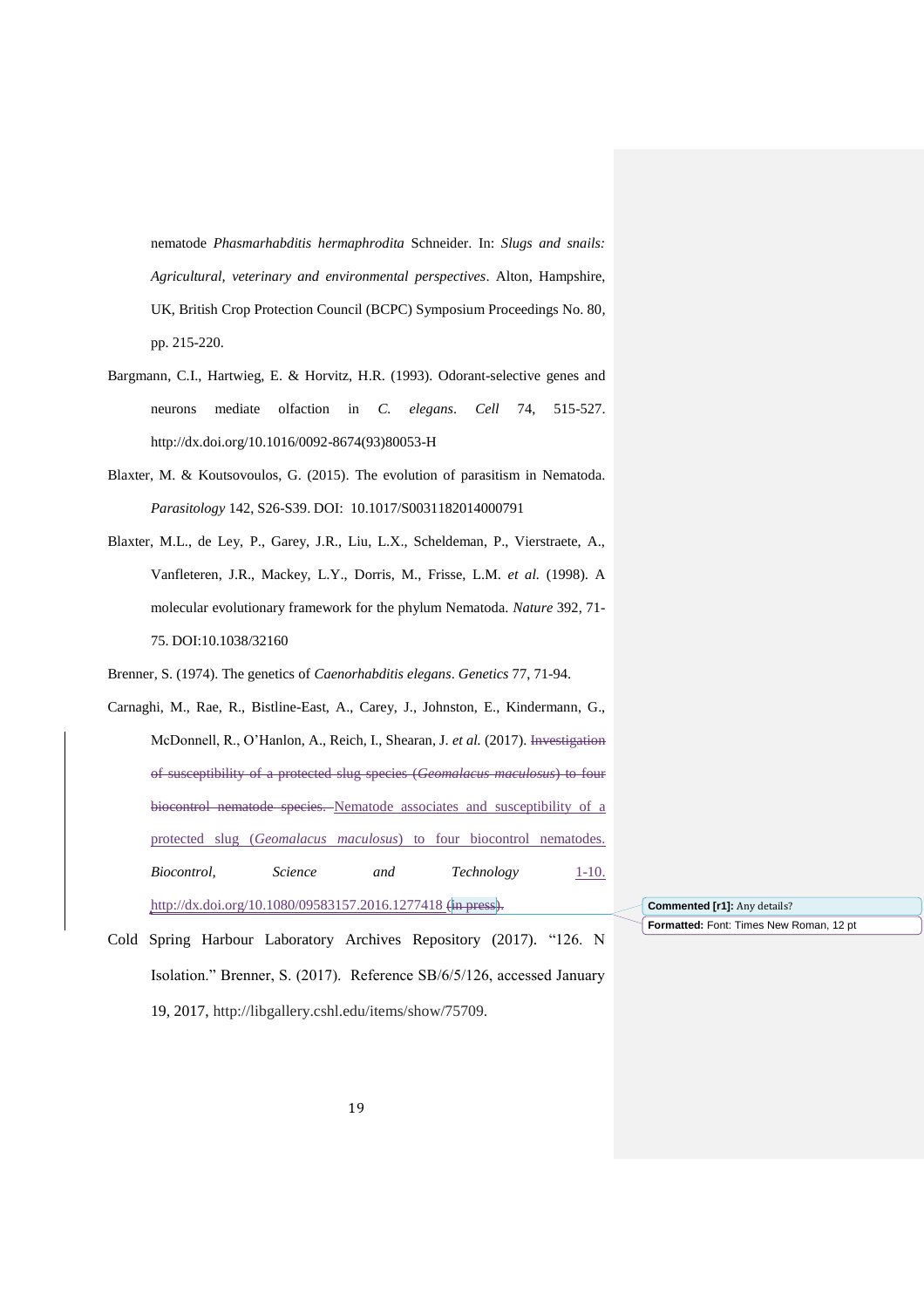- Coupland, J.B. (1995). Susceptibility of helicid snails to isolates of the nematode *Phasmarhabitis hermaphrodita* from southern France. *Journal of Invertebrate Pathology* 66, 207-208. DOI : 10.1006/jipa.1995.1088
- Dankowska, E., (2006). Laboratory studies on the use of a nematode *Phasmarhabditis hermaphrodita* (Schneider) in slug control. *Folia Malacologica 14,* 61-62. http://dx.doi.org/10.12657/folmal.014.009
- De Bono, M. & Bargmann, C.I. (1998). Natural variation in a neuropeptide Y receptor homolog modifies social behaviour and food response in *C. elegans*. *Cell* 94, 679-689. https://doi.org/10.1016/s0092-8674(00)81609-8
- DeNardo, E.A.B., Sindermann, A.B., Grewal, S.K. & Grewal, P.S. (2004). Nonsusceptibility of earthworm *Eisenia fetida* to the rhabditid nematode *Phasmarhabditis hermaphrodita*, a biological agent of slugs. *Biocontrol Science and Technology* 14, 93-98. http://dx.doi.org/10.1080/0958315031000151693
- Dieterich, C., Clifton, S.W., Schuster, L.N., Chinwalla, A., Delehaunty, K., Dinkelacker, I., Fulton, L., Fulton, R., Godfrey, J., Minx, P. *et al*. (2008). The *Pristionchus pacificus* genome provides a unique perspective on nematode lifestyle and parasitism. *Nature Genetics* 40, 1193-1198. DOI: 10.1038/ng.227
- Dillman, A.R., Macchietto, M., Porter, C.F., Rogers, A., Williams, B., Antoshechkin, I., Lee, M-M., Goodwin, Z., Lu, X., Lewis, E.E. *et al.* (2015). Comparative genomics of *Steinernema* reveals deeply conserved gene regulatory networks. *Genome Biology* 16, 200 DOI: 10.1186/s13059-015-0746-6.
- Ester, A., Rozen Van, K. & Molendijk, L.P.G. (2003a). Field experiments using the rhabditid nematode *Phasmarhabditis hermaphrodita* or salt as control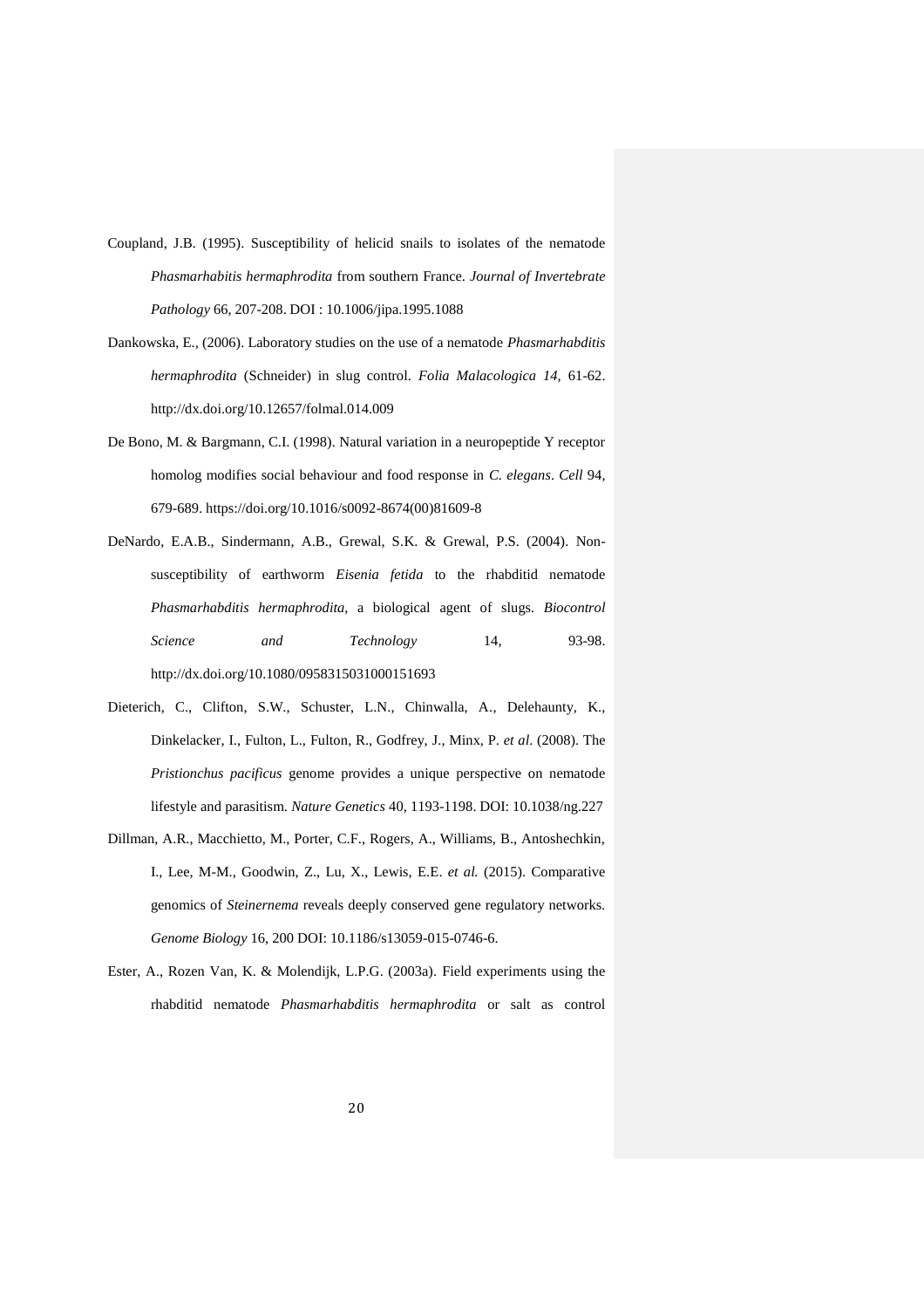measures against slugs in green asparagus. *Crop Protection* 22, 689-695. http://dx.doi.org/10.1016/S0261-2194(03)00003-6

- Ester, A., Huiting, H.F., Molendijk, L.P.G. & Vlaswinkel, M.E.T. (2003b). The rhabditid nematode *Phasmarhabditis hermaphrodita* Schneider as a potential biological agent to control field slugs *Deroceras reticulatum* (Muller) in Brussels sprouts. In: *Slugs and snails: Agricultural, veterinary and environmental perspectives*. Alton, Hampshire, UK, British Crop Protection Council (BCPC) Symposium Proceedings No. 80*,* pp. 313-318.
- Ester, A., Rozen Van, K. & Hazendonk, A. (2003c). Efficacy of pesticides to control *Lehmannia valentiana* (Ferussac) in orchids (Cymbidium) in greenhouse experiments. In: *Slugs and snails: Agricultural, veterinary and environmental perspectives*. Alton, Hampshire, UK, British Crop Protection Council (BCPC) Symposium Proceedings No. 80, pp. 89-94.
- Foltan, P. & Puza, V. (2009). To complete their life cycle, pathogenic nematodebacteria complexes deter scavengers from feeding on their host cadaver. *Behavioural Processes* 80, 76-79. DOI: 10.1016/j.beproc.2008.09.012
- France, A. & Gerding, M. (2000). Discovery of *Phasmarhabditis hermaphrodita* in Chile and its pathological differences with the UK isolate in slug control. *Journal of Nematology* 32, 430.
- Frezal, L. & Felix, M.A. (2015). The natural history of model organism: *C. elegans* outside the Petri dish. *eLife* 4, e05849. https://doi.org/10.7554/elife.05849
- Geldhof, P., Murray, L., Couthier, A., Gilleard, J.S., McLauchlan, G. *et al*. (2006). Testing the efficacy of RNA interference in *Haemonchus contortus*. *International Journal of Parasitology* 36, 801-810. https://doi.org/10.1016/j.ijpara.2005.12.004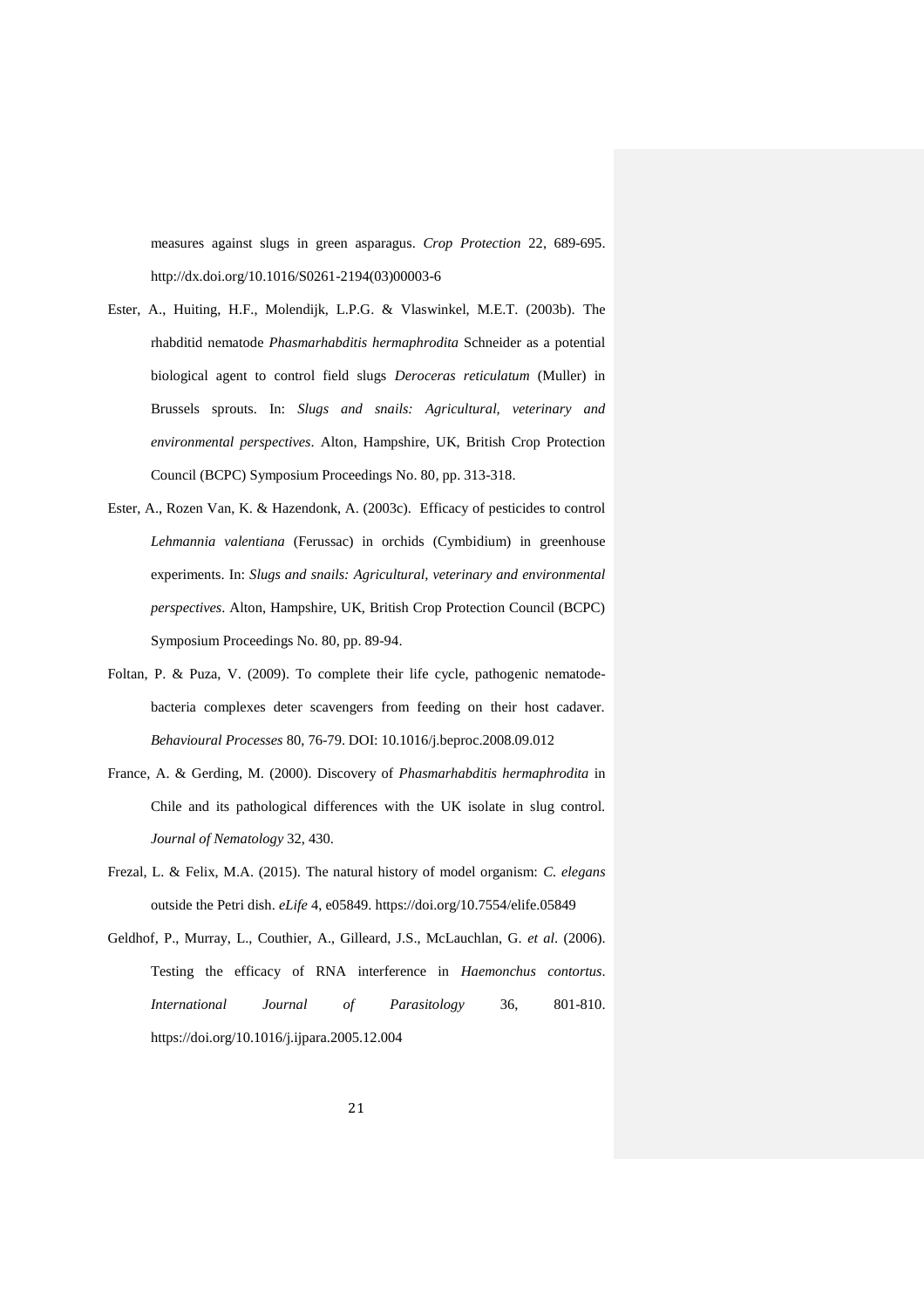- Geldhof, P., Visser, A., Clark, D., Saunders, G., Britton, C. *et al*. (2007). RNAi interference in parasitic helminths: current situation, potential pitfalls and future prospects. *Parasitology* 134, 609-619. https://doi.org/10.1017/s0031182006002071
- Genena, M.A.M., Mostafa, F.A.M., Fouly, A.H. & Yousef, A.A. (2011). First record of the slug parasitic nematode, *Phasmarhabditis hermaphrodita* (Schneider) in Egypt. *Archives of Phytopathology and Plant Protection* 44, 340-345. https://doi.org/10.1017/s0031182006002071
- Glen, D.M., Wilson, M.J., Hughes, L., Cargeeg, P. & Hajjar, A. (1996). Exploring and exploiting the potential of the rhabditid nematode *Phasmarhabditis hermaphrodita* as a biocontrol agent for slugs, in *Slugs and Snails: Agricultural, Veterinary and Environmental Perspectives. British Crop Protection Council (BCPC) Symposium Proceedings No. 66, pp. 271-280.*
- Glen, D.M., Wiltshire, C.W., Hughes, L., Ester, A., Van Rozen, K., Castillejo, J., Iglesias, J., Speiser, B., Coupland, J. & Gwynn, R. (2000). The use of slugparasitic nematodes and other techniques for control of slug and snail damage in horticultural crops In: *Pests and Diseases*. Alton, Hampshire, UK, British Crop Protection Council (BCPC) Symposium Proceedings, pp. 345-350. I can't seem to find a number for the Proceedings and when I look at other papers that have cited this, they also don't have a number.
- **Commented [r2]:** Is there a number for these Proceedings?
- Grewal, S.K. & Grewal, P.S. (2003). Survival of earthworms exposed to the slugparasitic nematode *Phasmarhabditis hermaphrodita*. *Journal of Invertebrate Pathology* 82, 72-74. https://doi.org/10.1016/s0022-2011(02)00200-8
- Grewal, S.K., Grewal, P.S., Taylor, R.A.J. & Hammond, R.B. (2001). Application of molluscicidal nematodes to slug shelters: a novel approach to economic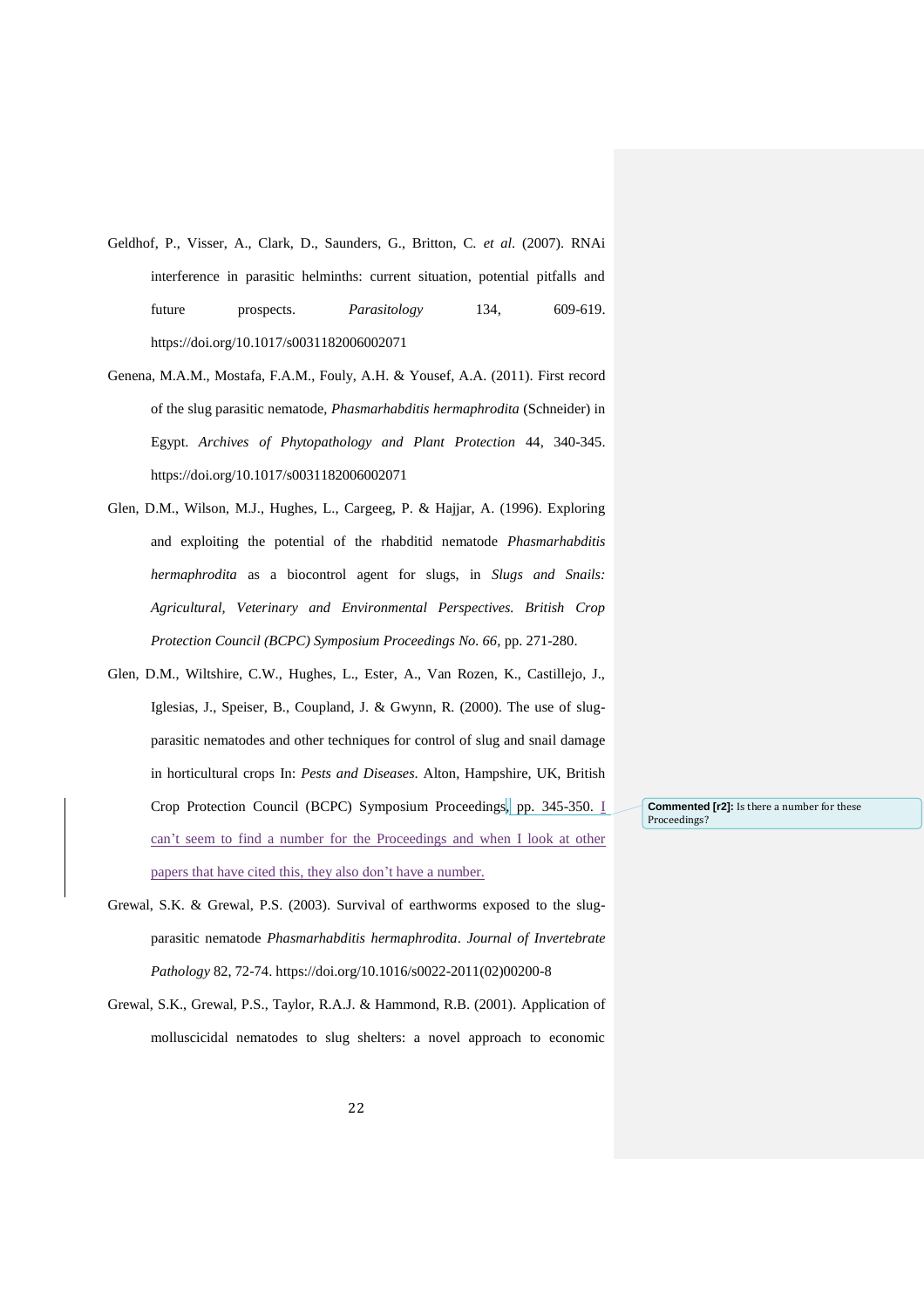biological control of slugs. *Biological Control* 22, 72-80. https://doi.org/10.1006/bcon.2001.0958

- Grewal, P.S., Grewal, S.K., Tan, L. & Adams, B.J. (2003a). Parasitism of molluscs by nematodes: types of associations and evolutionary trends. *Journal of Nematology* 35, 146-156.
- Grewal, S.K., Grewal, P.S. & Hammond, R.B. (2003b). Susceptibility of north American native and non-native slugs (Mollusca: Gastropoda) to *Phasmarhabditis hermaphrodita* (Nematoda: Rhabditidae). *Biocontrol Science and Technology* 13, 119-125. https://doi.org/10.1080/0958315021000054449
- Grimm, B. (2002). Effect of the nematode *Phasmarhabditis hermaphrodita* on young stages of the pest slug *Arion lusitanicus*. *Journal of Molluscan Studies* 68, 25- 28. https://doi.org/10.1093/mollus/68.1.25
- Hapca, S., Budha, P., Crawford, J. & Young, I. (2007a). Movement of *Phasmarhabditis hermaphrodita* nematode in a structurally heterogeneous structure. *Nematology* 95, 731-738. DOI: 10.1163/156854107782024811
- Hapca, S., Crawford, J., Rae, R., Wilson, M. & Young, I. (2007b). Movement of the parasitic nematode *Phasmarhabditis hermaphrodita* in the presence of the slug *Deroceras reticulatum*. *Biological Control* 41, 223-229. https://doi.org/10.1016/j.biocontrol.2007.01.005
- Harvey, S.C. & Viney, M.E. (2007). Thermal variation reveals natural variation between isolates of *Caenorhabditis elegans*. *Journal of Experimental Zoology* 308, 409-416. https://doi.org/10.1002/jez.b.21161
- Hass, B., Hughes, L.A. & Glen, D.M. (1999). Overall versus band application of the nematode *Phasmarhabditis hermaphrodita* with and without incorporation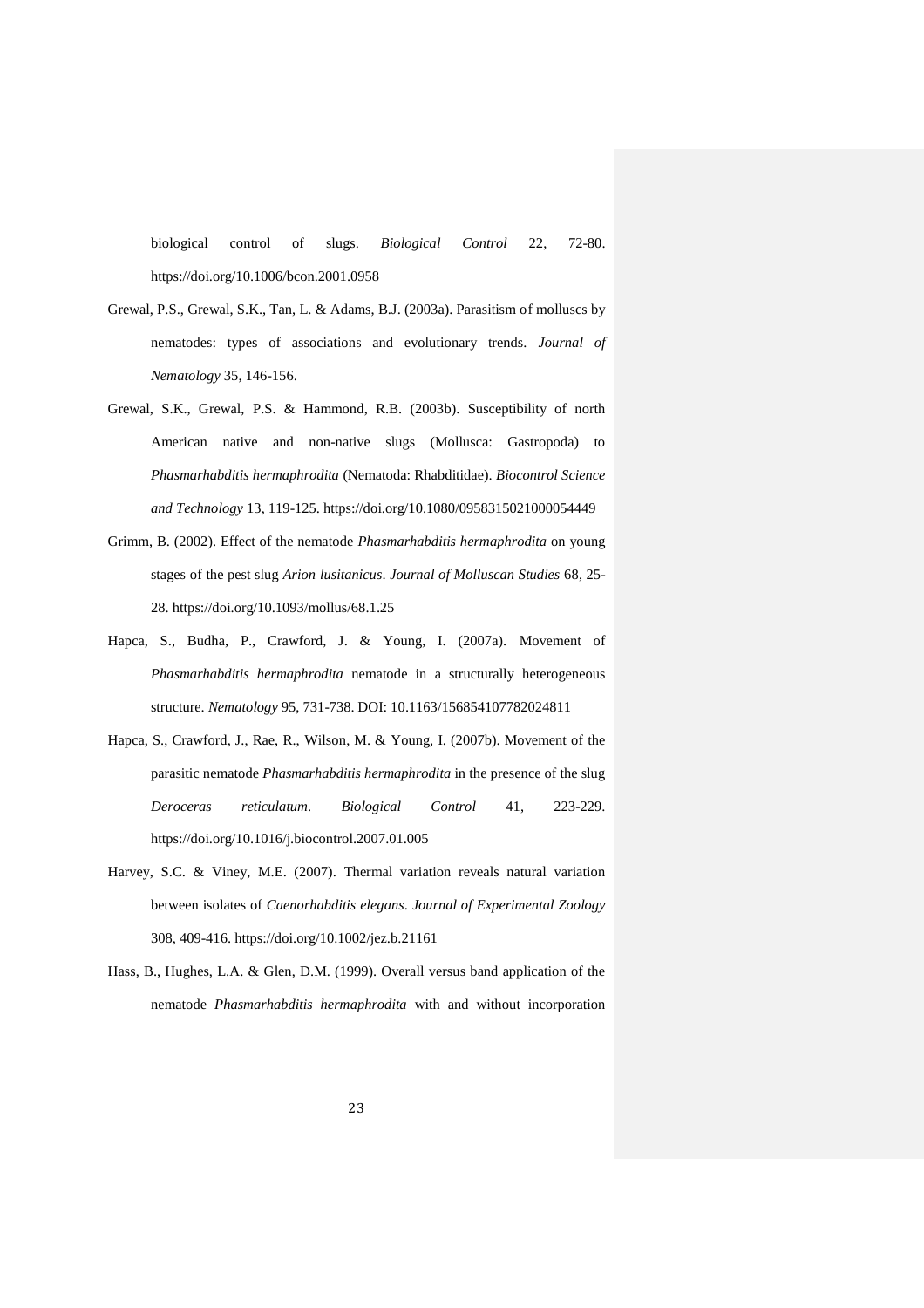into soil, for biological control of slugs in winter wheat. *Biocontrol, Science and Technology* 9, 579-586. https://doi.org/10.1080/09583159929532

- Herrmann, M., Mayer, W.E. & Sommer, R.J. (2006). Nematodes of the genus *Pristionchus* are closely associated with scarab beetles and the Colorado potato beetle in Western Europe. *Zoology* 109, 96-108. https://doi.org/10.1016/j.zool.2006.03.001
- Hong, R.L., Witte, H. & Sommer, R.J. (2008). Natural variation in *Pristionchus pacificus* insect pheromone attraction involves the protein kinase EGL-4. *Proceedings of the National Academy of Sciences of the United States of America* 105, 7779-7784. https://doi.org/10.1073/pnas.0708406105
- Hooper, D.J., Wilson, M.J., Rowe, J.A. & Glen, D.M. (1999). Some observations on the morphology and protein profiles of the slug parasitic nematodes *Phasmarhabditis hermaphrodita* and *P. neopapillosa* (Nematoda: Rhabditidae). *Nematology* 1, 173-182. DOI: 10.1163/156854199508144
- Huang, R-E., Ye, W., Ren, X. & Zhao, Z. (2015). Morphological and molecular characterization of *Phasmarhabditis huizhouensis* sp. nov. (Nematoda: Rhabdididae), a new rhabditid nematode from South China. *PLoS One* DOI: 10.1371/journal.pone.0144386.
- Hussein, A.S., Kichenin, K. & Selkirk, M.E. (2002). Suppression of secreted acetylcholinesterase expression in *Nippostrongylus brasiliensis* by RNA interference. *Molecular & Biochemical Parasitology* 122, 91-94. https://doi.org/10.1016/s0166-6851(02)00068-3
- Iglesias, J. & Speiser, B. (2001). Consumption rate and susceptibility to parasitic nematodes and chemical molluscicides of the pest slugs *Arion hortensis* and *A.*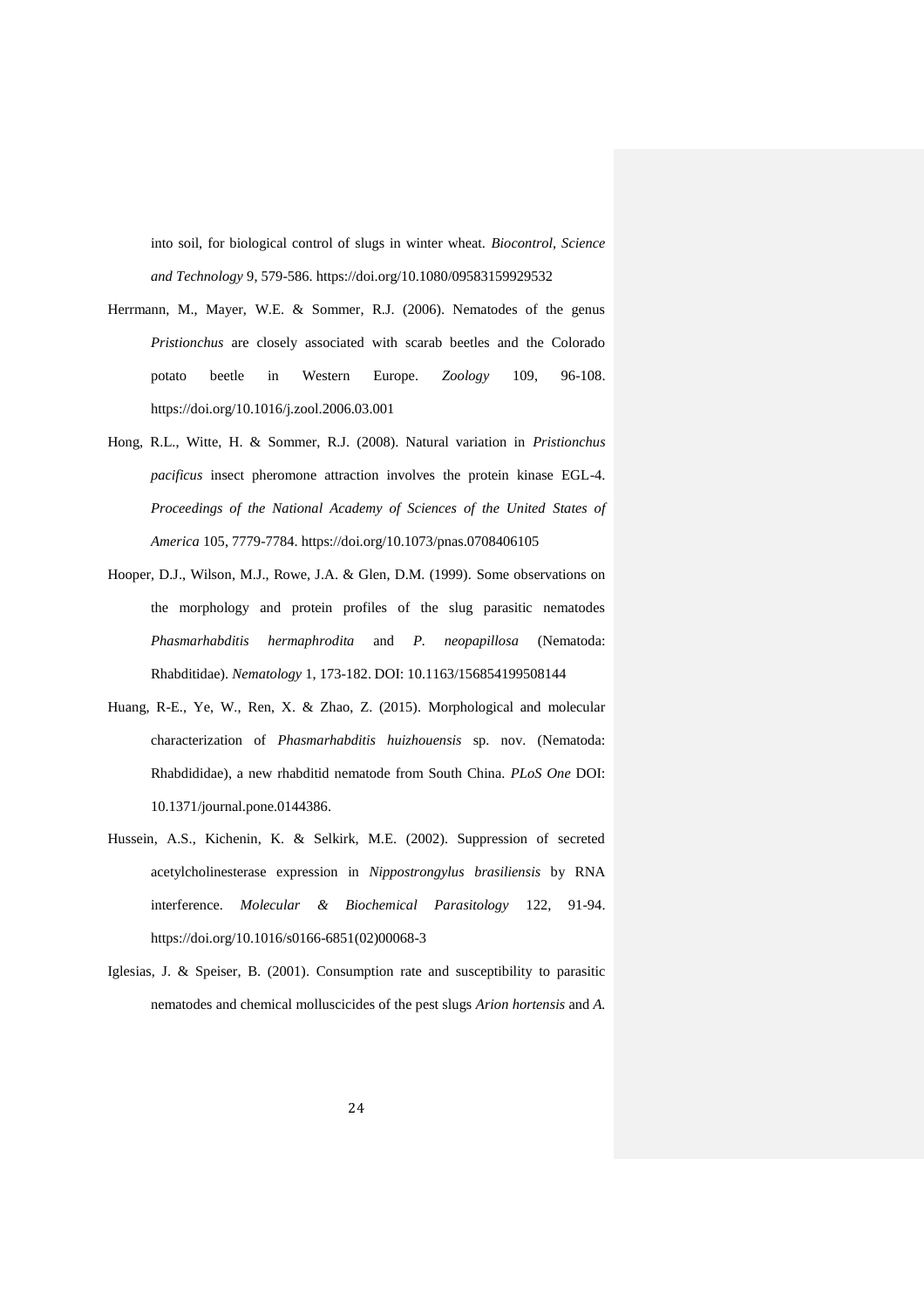*distinctus*. *Journal of Pesticide Science* 74, 159-166. https://doi.org/10.1046/j.1439-0280.2001.01037.x

- Iglesias, J., Castillejo, J. & Castro, R. (2003). The effect of repeated applications of the molluscicides metaldehyde and the biocontrol nematode *Phasmarhabditis hermaphrodita* on molluscs, earthworms, nematodes, acarids and collembolans: a two year study in North West Spain. *Pest Management Science* 59, 1217-1224. https://doi.org/10.1002/ps.758
- Islam, M.K., Miyoshi, T., Yamada, M. & Tsuji, N. (2005). Pyrophosphate of the roundworm *Ascaris suum* plays an essential role in the worm's moulting and development. *Infection and Immunity* 73, 1995-2004. https://doi.org/10.1128/iai.73.4.1995-2004.2005
- Karimi, J., Kharazi-Pakadel, A. & Robert, S.J. (2003). Report of pathogenic nematodes from slugs, *Phasmarhabditis hermaphrodita* (Nematoda: Rhabditida) in Iran. *Journal of Entomological Society of Iran* 22, 77-78.
- Kiontke, K & Sudhaus, W. (2006). Ecology of *Caenorhabditis* species. The *C. elegans* Research Community, WormBook, DOI/10.1895/wormbook.1.141.1.
- Kiontke, K., Barriere, A., Kolotuev, I., Podbilewicz, B., Sommer, R., Fitch, D.H.A. & Felix, M.A. (2007). Trends, stasis and drift in the evolution of nematode vulva development. *Current Biology* 17, 1925-1937. https://doi.org/10.1016/j.cub.2007.10.061
- Kumar, S., Schiffer, P.H. & Blaxter, M. (2012). 959 Nematode genomes: a semantic wiki for coordinating sequencing projects. *Nucleic Acids Research* 40, 1295- 1300. DOI: 10.1093/nar/gkr826.
- Lo, T.-W., Pickle, C.S., Lin, S., Ralston, E.J., Gurling, M., Schartner, C.M., Bian, Q., Doudna, J.A. & Meyer, B.J. (2013). Precise and heritable genome editing in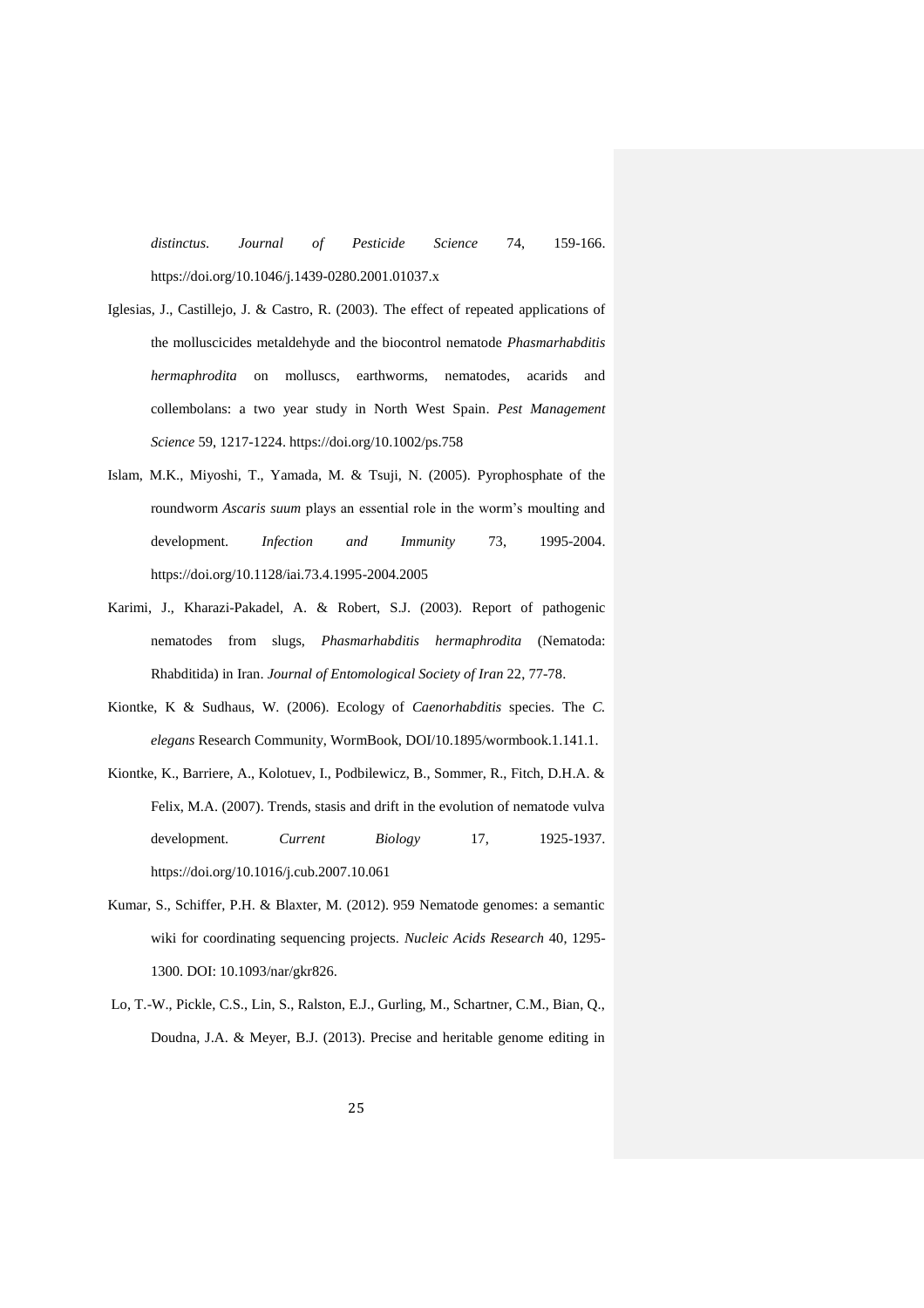evolutionary diverse nematodes using TALENs and CRISPR/Cas9 to engineer insertions and deletions. *Genetics* 195, 331-348. https://doi.org/10.1534/genetics.113.155382

- Lok, J.B. (2007). *Strongyloides stercoralis:* a model for translational research on parasitic nematode biology. The *C. elegans* Research Community, WormBook, DOI/10.1895/wormbook.1.141.1.
- Lok, J.B. & Unnasch, T.R. (2013). Transgenesis in animal parasitic nematodes*: Strongyloides* spp. and *Brugia* spp*.* The *C. elegans* Research Community, WormBook, DOI/10.1895/wormbook.1.141.1.
- Ludewig, A.H. & Schroeder, F.C. (2013). Ascaroside signalling in *C. elegans*. The *C. elegans* Research Community, WormBook, DOI/10.1895/wormbook.1.141.1.
- MacMillen, K., Haukeland, S., Rae, R.G., Young, I.M., Crawford, J.W., Hapca, S. & Wilson, M.J. (2009). Dispersal patterns and behaviour of the nematode *Phasmarhabditis hermaphrodita* in mineral soils and organic media. *Soil Biology and Biochemistry* 41, 1483-1490. https://doi.org/10.1016/j.soilbio.2009.04.007
- Marin, F. & Luquet, G. (2004). Molluscan shell proteins. *Comptes Rendus Palevol* 3, 469-492. https://doi.org/10.1016/j.crpv.2004.07.009
- Maupas, E. (1900). Modes et forms de reproduction des nematodes. *Archives de Zoologie* 8, 464-642.
- Mayer, M.G. & Sommer, R.J. (2011). Natural variation in *Pristionchus pacificus* dauer formation reveals cross-preference rather than self-preference of nematode dauer pheromones. *Proceedings of the Royal Society* 278, 2784- 2790. https://doi.org/10.1098/rspb.2010.2760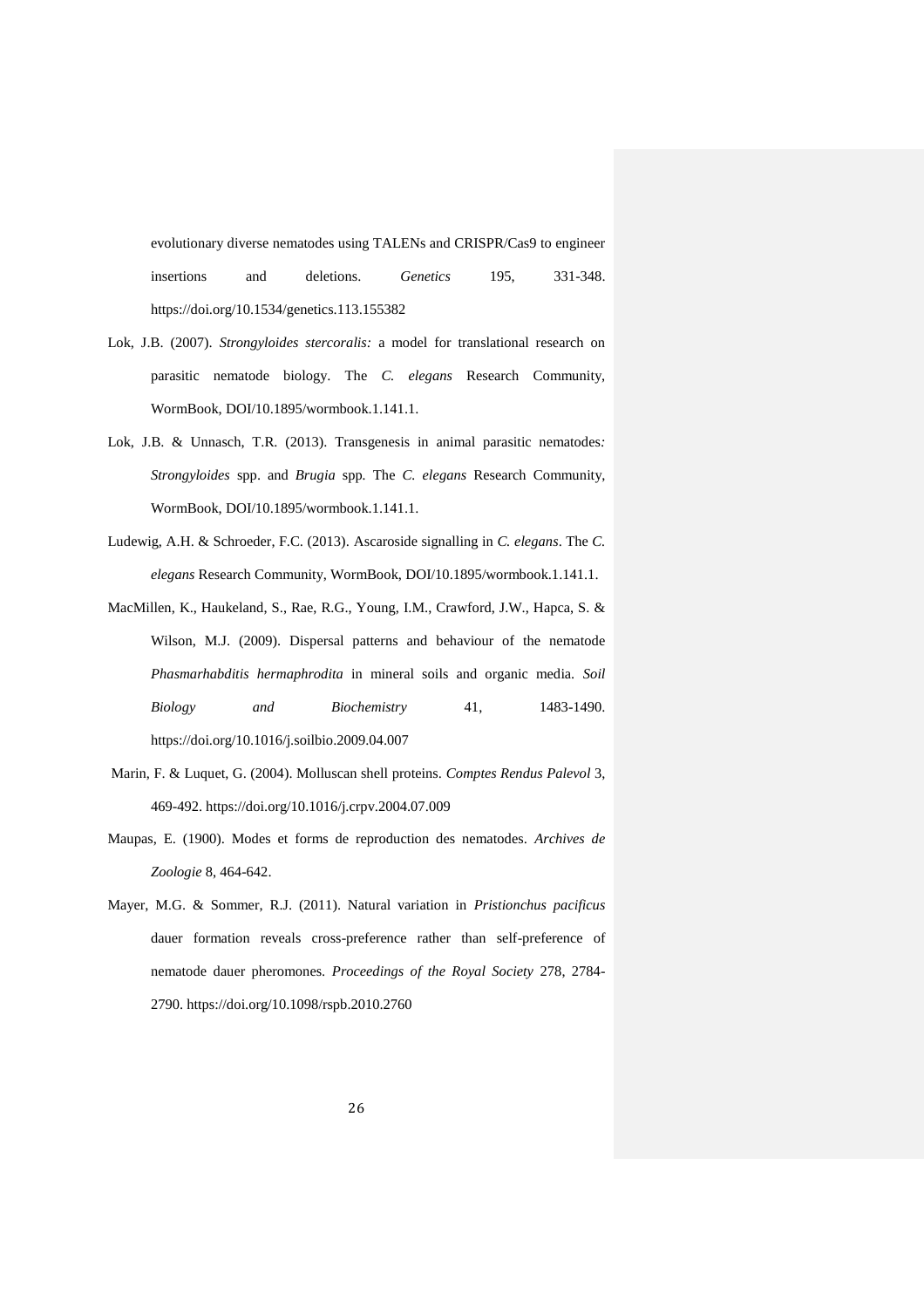- McGaughran, A. & Sommer, R.J. (2013). Natural variation in cold tolerance in the nematode *Pristionchus pacificus*: the role of genotype and environment. *Biology Open* 3, 832-838. https://doi.org/10.1242/bio.20148888
- Mengert, H. (1953). Nematoden und Schneken. *Zeitschrift fur Morphologie und Okologie der Tierre* 41, 311-349.
- Mitreva, M. & Jasmer, D.P. (2006). Biology and genome of *Trichinella spiralis*. The *C. elegans* Research Community, WormBook, DOI/10.1895/wormbook.1.141.1.
- Morand, S., Wilson, M.J. & Glen, D.M. (2004). Nematodes (Nematoda) parasitic in terrestrial gastropods. In: Barker, G.M. (Ed.). *Natural enemies of terrestrial molluscs*. Wallingford, UK, CABI Publishing, pp. 525-557525-557. https://doi.org/10.1079/9780851993195.0525
- Morgan, K., MacGaughran, A., Villate, L. Herrmann, M., Witte, H., Bartelmes, G., Rochat, J. & Sommer, R.J. (2012). Multi-locus analysis of *Pristionchus pacificus* on La Reunion island reveals an evolutionary history shaped by multiple introductions, constrained dispersal events, and rare outcrossing. *Molecular Ecology* 21, 250-266. https://doi.org/10.1111/j.1365- 294x.2011.05382.x
- Morley, N.J. & Morrit, D. (2006). The effects of the slug biological control agent, *Phasmarhabditis hermaphrodita* (Nematoda) on non-target aquatic molluscs. *Journal of Invertebrate Pathology* 92, 112-114. https://doi.org/10.1016/j.jip.2006.04.001
- Nermuť, J., Půža, V. & Mráček, Z. (2010). The first report on the slug parasitic nematode *Phasmarhabditis hermaphrodita* (Nematoda: Rhabditidae) in the

**Commented [r3]:** Page range needed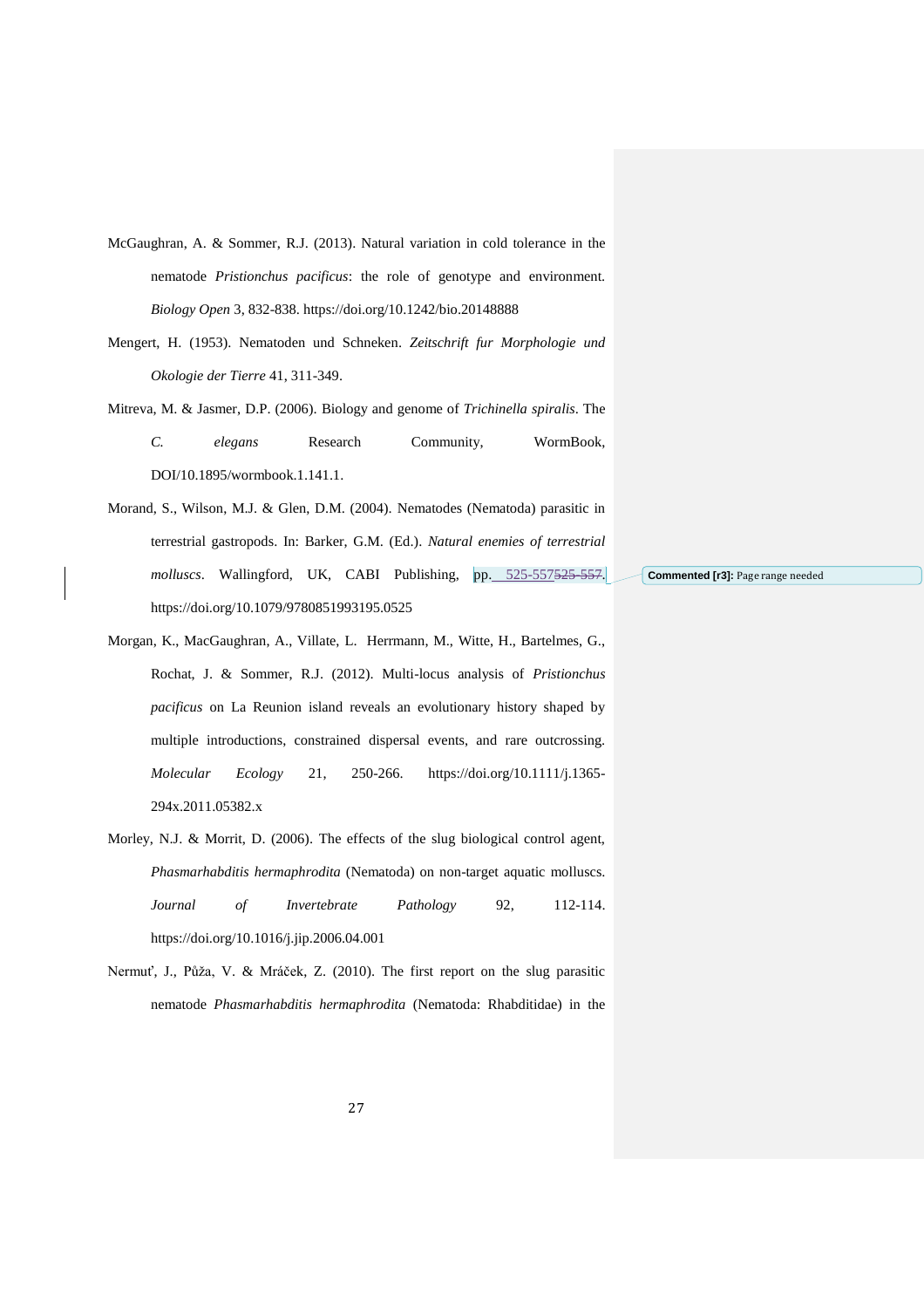Czech Republic In: *30th International Symposium of the European Society of Nematologists, Vienna, Austria,* p. 56.

- Nermuť, J., Půža, V. & Mráček, Z. (2012). The response of *Phasmarhabditis hermaphrodita* (Nematoda: Rhabditidae) and *Steinernema feltiae* (Nematoda: Steinernematidae) to different host-associated cues. *Biological Control* 61, 201-206. http://dx.doi.org/10.1016/j.biocontrol.2012.02.009
- Nermuť, J., Půža, V. & Mráček, Z. (2014). The effect of different growing substrates on the development and quality of *Phasmarhabditis hermaphrodita* (Nematoda: Rhabditidae). *Biocontrol, Science and Technology* 24, 1026-1038. https://doi.org/10.1080/09583157.2014.915926
- Nermuť, J., Půža, V. & Mráček, Z. (2016a). *Phasmarhabditis apuliae* n. sp. (Nematoda: Rhabditidae), a new rhabditid nematode from milacid slugs. *Nematology* 18, 1095-1112. https://doi.org/10.1163/15685411-00003017
- Nermuť, J., Půža, V. Mekete, T. & Mráček, Z. (2016b). *Phasmarhabditis bonaquaense* n. sp. (Nematoda: Rhabditidae), a new slug parasitic nematode from the Czech Republic. *Zootaxa* 4179, DOI: 10.11646/zootaxa.4179.3.8
- Nermuť, J., Půža, V. Mekete, T. & Mráček, Z. (2016c). *Phasmarhabditis bohemica* n. sp. (Nematoda: Rhabditidae), a slug-parasitic nematode from the Czech Republic. *Nematology*, DOI: 10.1163/15685411.
- Okonjo, E., Achieng, G., Adundo, J., Ojowi, D. & Bayo, J. (2015). Evaluation of the beneficial nematode *Phasmarhabditis hermaphrodita* in the control of *Biomphalaria pfeifferi*. *The African Journal of Health Sciences* 28, 168-170.
- Pechova, H. & Foltan, P. (2008). The parasitic nematode *Phasmarhabditis hermaphrodita* defends its slug host from being predated or scavenged by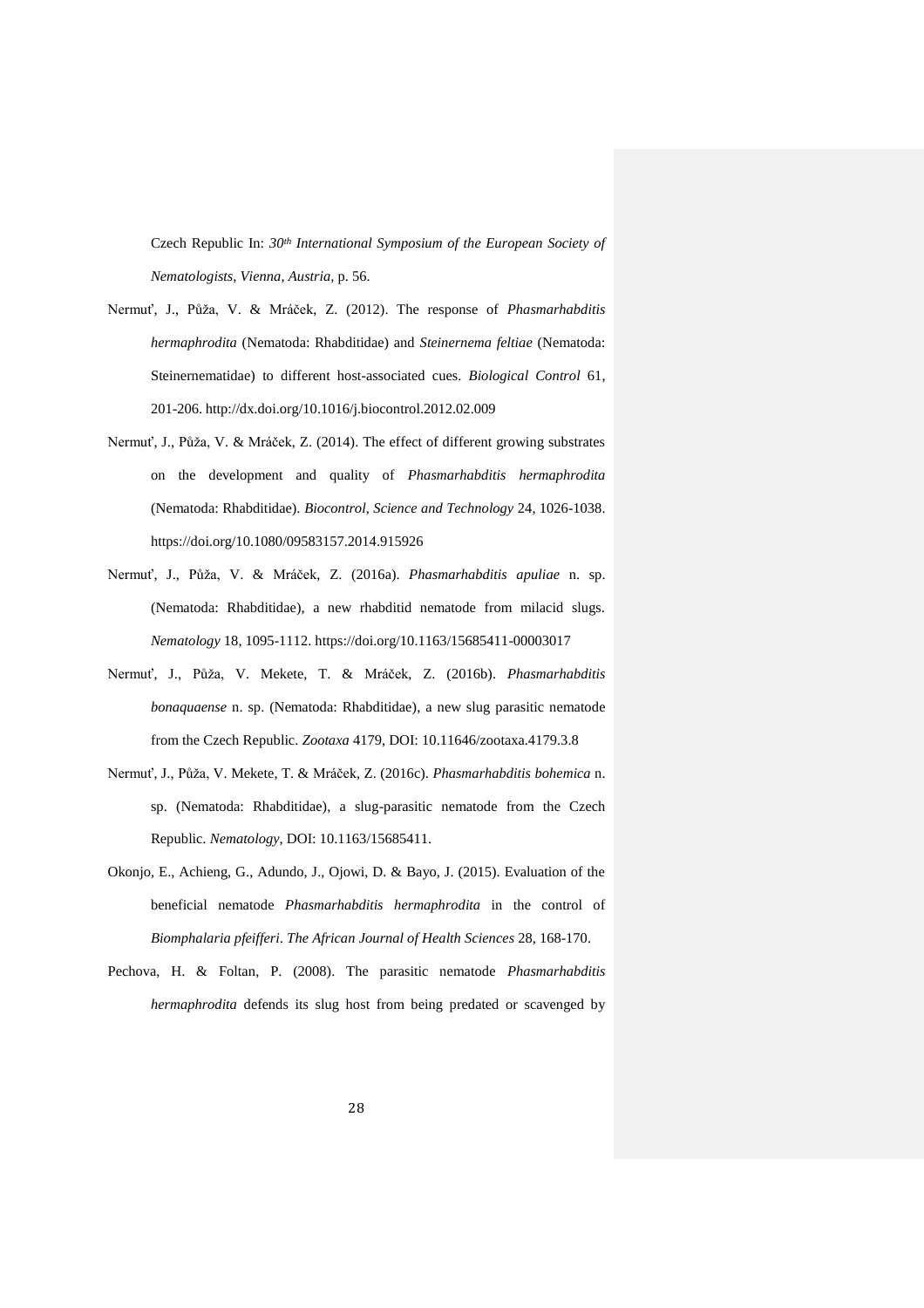manipulating host spatial behaviour. *Behavioural Processes* 78, 416-420. https://doi.org/10.1016/j.beproc.2008.02.011

- Petersen, C., Hermann, R.J., Barg, M.C., Schalkowski, R., Dirksen, P., Barbosa, C. & Schulenburg, H. (2015). Travelling at a slug's pace: possible invertebrate vectors of *Caenorhabditis* nematodes. *BMC Ecology* 15:19. https://doi.org/10.1186/s12898-015-0050-z
- Poulin, R. (1998). *Evolutionary ecology of parasites-from individuals to communities*. London, UK, Chapman & Hall.
- Rae, R. & Sommer, R.J. (2011). Bugs don't make worms kill. *Journal of Experimental Biology* 214, 1053. https://doi.org/10.1242/jeb.052480
- Rae, R.G., Robertson, J.F. & Wilson, M.J. (2005). Susceptibility of indigenous U.K. earthworms and an invasive pest flatworm to the slug parasitic nematode *Phasmarhabditis hermaphrodita*. *Biocontrol Science and Technology* 15, 623- 626. https://doi.org/10.1080/09583150500086870
- Rae, R.G., Robertson, J.F. & Wilson, M.J. (2006). The chemotactic response of *Phasmarhabditis hermaphrodita* (Nematoda: Rhabditidae) to cues of *Deroceras reticulatum* (Mollusca: Gastropoda). *Nematology* 8, 197-200. https://doi.org/10.1163/156854106777998746
- Rae, R., Verdun, C., Grewal, P.S., Robertson, J.F. & Wilson, M.J. (2007). Biological control of terrestrial molluscs using *Phasmarhabditis hermaphrodita*-progress and prospects. *Pest Management Science* 63, 1153-1164. https://doi.org/10.1002/ps.1424
- Rae, R.G., Robertson, J.F. & Wilson, M.J. (2008). Susceptibility and immune response of *Deroceras reticulatum*, *Milax gagates* and *Limax pseudoflavus* exposed to the slug parasitic nematode *Phasmarhabditis hermaphrodita*.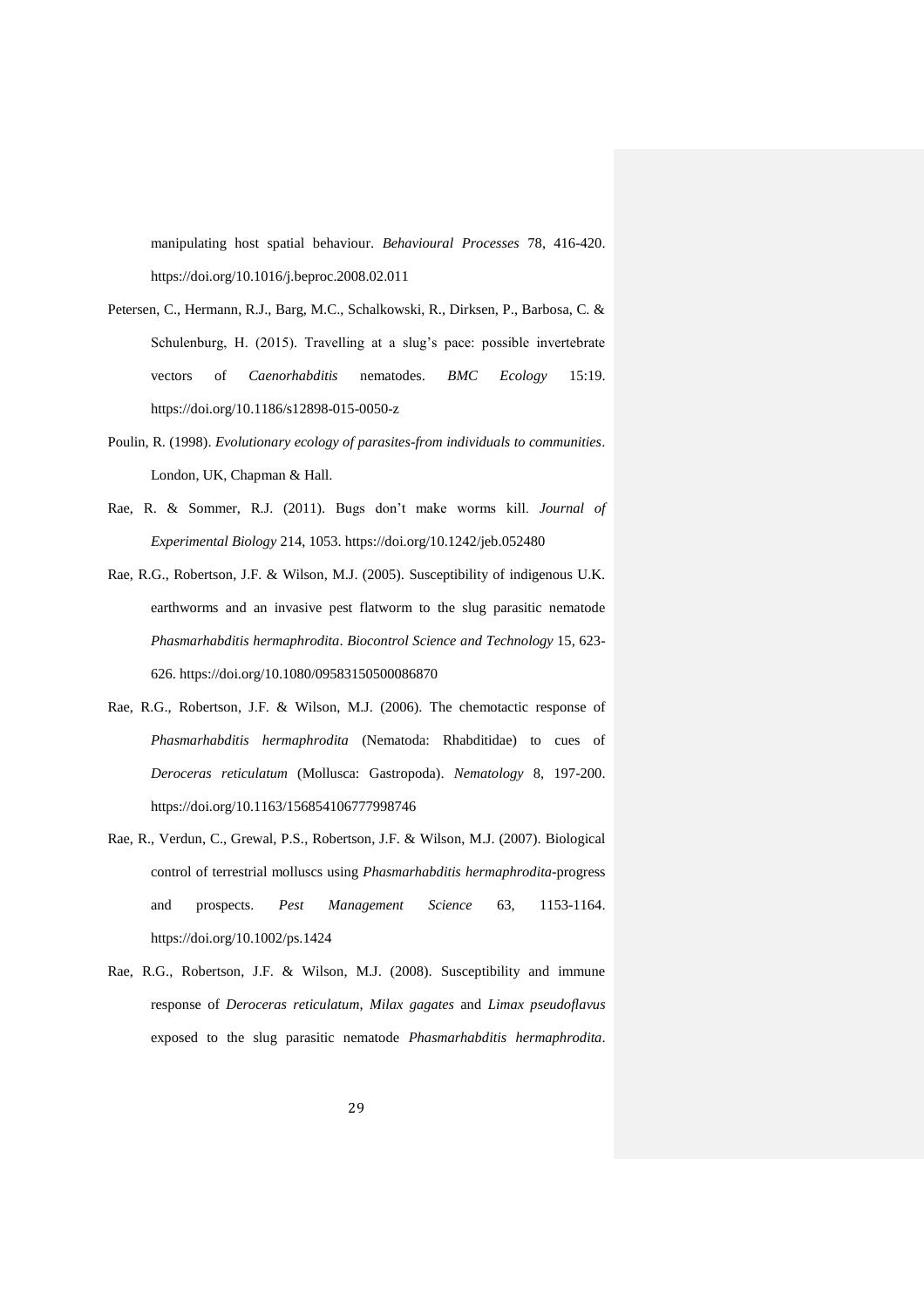*Journal of Invertebrate Pathology* 97, 61-69. https://doi.org/10.1016/j.jip.2007.07.004

- Rae, R.G., Robertson, J.F. & Wilson, M.J. (2009). Chemoattraction and host preference of the gastropod parasitic nematode *Phasmarhabditis hermaphrodita. Journal of Parasitology* 95, 517-526. https://doi.org/10.1645/ge-1637.1
- Rae, R.G., Tourna, M. & Wilson, M.J. (2010). The slug parasitic nematode *Phasmarhabditis hermaphrodita* associates with complex and variable bacterial assemblages that do not affect its virulence. *Journal of Invertebrate Pathology* 104, 222-226. https://doi.org/10.1016/j.jip.2010.04.008
- Ragsdale, E., Kanzaki, N. & Herrmann, M. (2015). Taxonomy and natural history: the genus *Pristionchus.* In: Sommer, R.J. (Ed). *Pristionchus pacificus: A nematode model of comparative and evolutionary biology*. Leiden, BRILL, pp. 77-120. https://doi.org/10.1163/9789004260306\_005
- Ratnappan, R., Vadnal. J., Keaney, M., Eleftherianos, I., O'Halloran, D. & Hawdon, J.M. (2016). RNAi-mediated gene knockdown by microinjection in the model Entomopathogenic nematode *Heterorhabditis bacteriophora*. *Parasites and Vectors* 9, 160 DOI: 10.1186/s13071-016-1442-4.
- Raut, S.K. & Barker, G.M. (2002). *Achatina fulica* Bowdich and other Achatinidae as pests in tropical agriculture. In: Barker, G.M. (Ed.). *Molluscs as Crop Pests*. CABI, U.K. pp. 55-114. https://doi.org/10.1079/9780851993201.0055
- Read, D.S., Sheppard, S.K., Bruford, M.W., Glen, D.M. & Symondson, W.O.C. (2006). Molecular detection of predation by soil micro-arthropods on nematodes. *Molecular Ecology* 15, 1963-1972. https://doi.org/10.1111/j.1365- 294x.2006.02901.x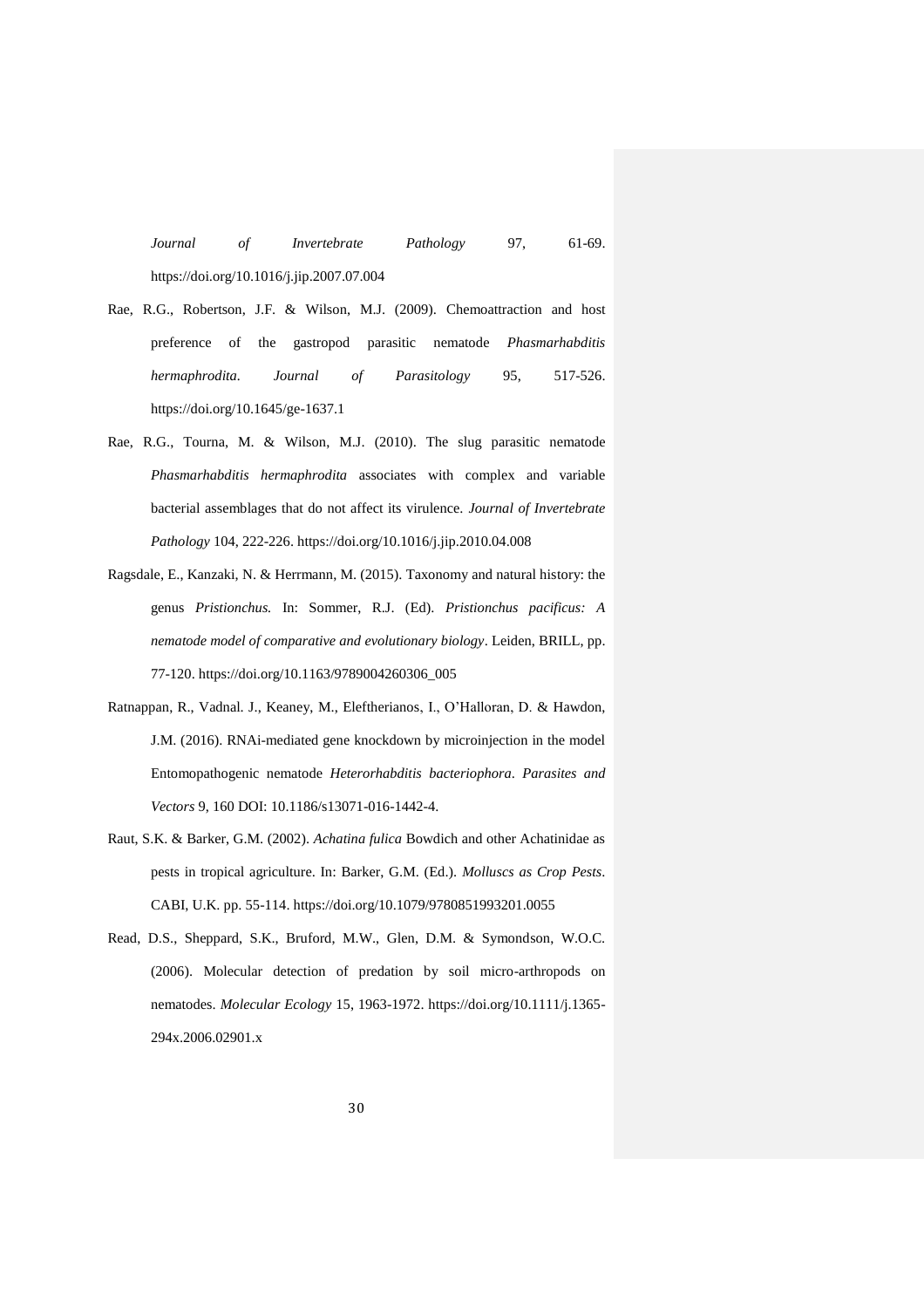- Rockman, M.V. & Kruglyak, L. (2009). Recombinational landscape and population genomics of *Caenorhabditis elegans*. *PLoS Genetics* 5:e1000419. https://doi.org/10.1371/journal.pgen.1000419
- Ross, J.L., Ivanova, E.S., Spiridonov, S.E., Waeyenberge, L., Moens, M., Nicol, G.W. & Wilson, M.J. (2010). Molecular phylogeny of slug-parasitic nematodes inferred from 18SrRNA gene sequences. *Molecular Phylogenetics and Evolution* 55, 738-743. https://doi.org/10.1016/j.ympev.2010.01.026
- Ross, J.L., Ivanova, E.S., Sirgel, W.F., Malan, A.P. & Wilson, M.J. (2012). Diversity and distribution of nematode associated with terrestrial slugs in Western Cape Province of South Africa. *Journal of Helminthology* 86, 215-221. https://doi.org/10.1017/s0022149x11000277
- Ross, J.L., Ivanova, E.S., Hatteland, B.A., Brurberg, M.B. & Haukeland, S. (2015). Survey of nematodes associated with terrestrial slugs in Norway. *Journal of Helminthology* 28, 1-5. https://doi.org/10.1017/s0022149x15000784
- Schneider, A. (1859). Uber eine Nematodenlarvae und gewisse Verschiedenheiten in den Geschlechtsorganen der Nematoden. *Zeitschrift fur wissenschaftliche Zoologie* 10, 176-178.
- Scheil, A.E., Hilsmann, S., Triebskorn, R. & Kohler, H.R. (2014). Shell colouration and parasite tolerance in two helicoid snail species. *Journal of Invertebrate Pathology* 117, 1-8. https://doi.org/10.1016/j.jip.2014.01.003
- Schulte, F. (1989). The association between *Rhabditis necromena* Sudhaus and Schulte, 1989 (Nematoda: Rhabditidae) and native and introduced millipedes in South Australia. *Nematologica* 35, 82-89. https://doi.org/10.1163/002825989x00089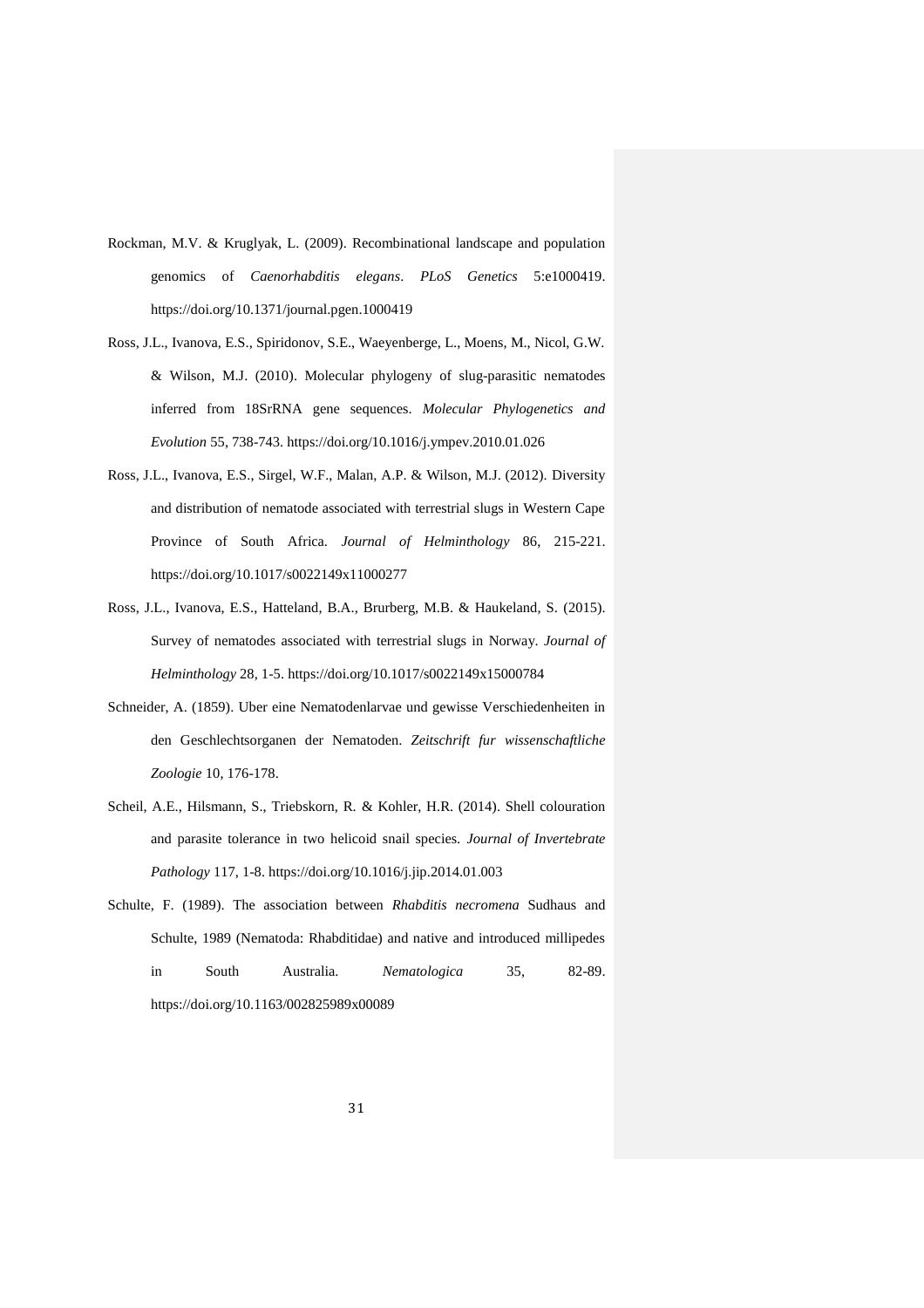- Sommer, R.J. (2015). Pristionchus pacificus: *a nematode model for comparative and evolutionary biology*. In: *Nematode Monographs and Perspectives 11.* (Series editors: Hunt, D.J. & Perry, R,N.). Leiden, The Netherlands, Brill.
- Sommer, R.J., Carmi, I., Eizinger, A., Grandien, K., Jungblut, B., Lee, K.Z., Nguyen, H., Pires de Silva, A., Schlak, I., Sigrist, C.B. *et al.* (2000). *Pristionchus pacificus*: a satellite organism in evolutionary developmental biology. *Nematology* 2, 81-88. https://doi.org/10.1163/156854100508791
- Speiser, B., Zaller, J.G. & Newdecker, A. (2001). Size-susceptibility of the pest slugs *Deroceras reticulatum* and *Arion lusitanicus* to the nematode biocontrol agent *Phasmarhabditis hermaphrodita*. *Biocontrol* 46, 311-320.
- Sudhaus, W. (1993). Redescription of *Rhabditis* (*Oscheius*) *tipulae* (Nematoda: Rhabditidae) associated with leatherjackets, larvae of *Tipula paludosa* (Diptera: Tipulidae). *Nematologica* 39, 234-239. https://doi.org/10.1163/187529293x00187
- Talwana, H., Sibanda, Z., Wanjohl, W., Kimenju, W., Luambano-Nyoni, N., Massawe, C., Manzanilla-Lopez, R.H., Davies, K.G., Hunt, D.J., Sikora, R.A. *et al.* (2016). Agricultural nematology in East and Southern Africa: problems, management strategies and stakeholder linkages. *Pest Management Science* 72, 226-245. https://doi.org/10.1002/ps.4104
- Tan, L. & Grewal, P.S. (2001). Pathogenicity of *Moraxella osloensis*, a bacterium associated with the nematode *Phasmarhabditis hermaphrodita*, to the slug *Deroceras reticulatum*. *Applied Environmental Microbiology* 67, 5010-5016. https://doi.org/10.1128/aem.67.11.5010-5016.2001
- Tandingan De Ley, I.T., McDonnell, R.D., Lopez, S., Paine, T.D. & De Ley, P. (2014). *Phasmarhabditis hermaphrodita* (Nematoda: Rhabditidae), a potential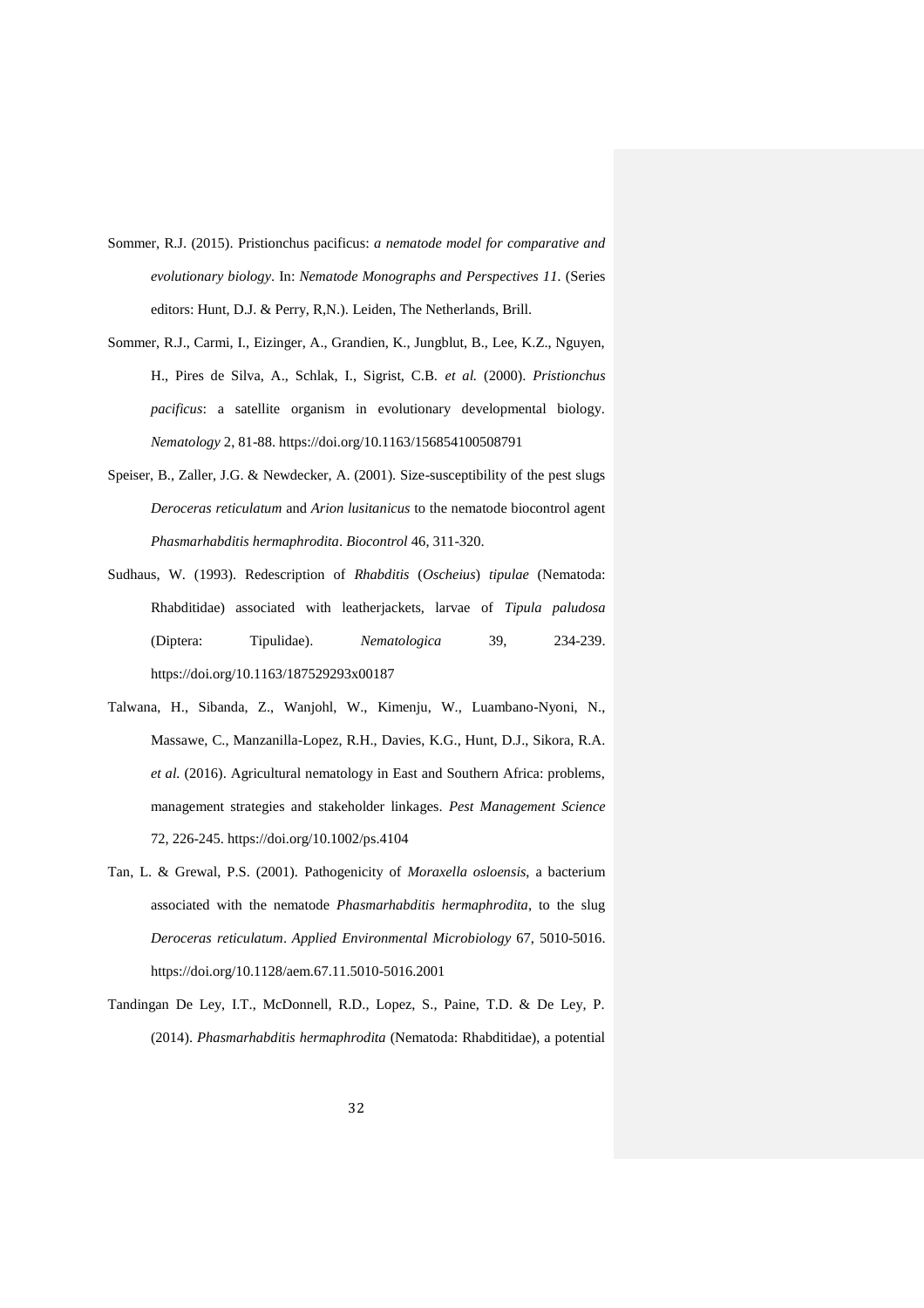biocontrol agent isolated for the first time from invasive slugs in North America. *Nematology* 16, 1129-1138. https://doi.org/10.1163/15685411- 00002838

- Tandingan De Ley, I., Holovachov, O., McDonnell, R.J., Bert, W., Paine, W. & De Ley, P. (2016). Description of *Phasmarhabditis californica* n. sp. and first report of *P. papillosa* (Nematoda: Rhabditidae) from invasive slugs in the USA. *Nematology* 18, 175-193. https://doi.org/10.1163/15685411-00002952
- Van Megen, H., Van den Elsen, S., Holterman, M., Karssen, G., Mooyman, P., Bongers, T., Holovachov, O., Bakker, J. & Helder, J. (2009). A phylogenetic tree of nematodes based on about 1200 full-length small subunit ribosomal DNA sequences. *Nematology* 11, 927-950. https://doi.org/10.1163/156854109x456862
- Viney, M.E. & Lok, J.B. (2007). *Strongyloides* spp. In: The *C. elegans* Research Community, WormBook, DOI/10.1895/wormbook.1.141.1.
- Viney, M.E., Green, L.D., Brooks, J.A. & Grant, W.N. (2002). Chemical mutagenesis of the parasitic nematode *Strongyloides ratti* to isolate ivermectin resistant mutants. *International Journal of Parasitology* 32, 1677-1682. https://doi.org/10.1016/s0020-7519(02)00157-1
- Weischer, B. & Brown, D.J.F. (2000). *An introduction to nematodes - general nematology*. Sofia, Bulgaria, Pensoft Publishers.
- Whitaker, G. & Rae, R. (2015). The gastropod parasitic nematode *Phasmarhabditis hermaphrodita* does not affect non-target freshwater snails *Lymnaea stagnalis*, *Bithynia tentaculata* and *Planorbarius corneus*. *Nematology* 17, 679-683. https://doi.org/10.1163/15685411-00002900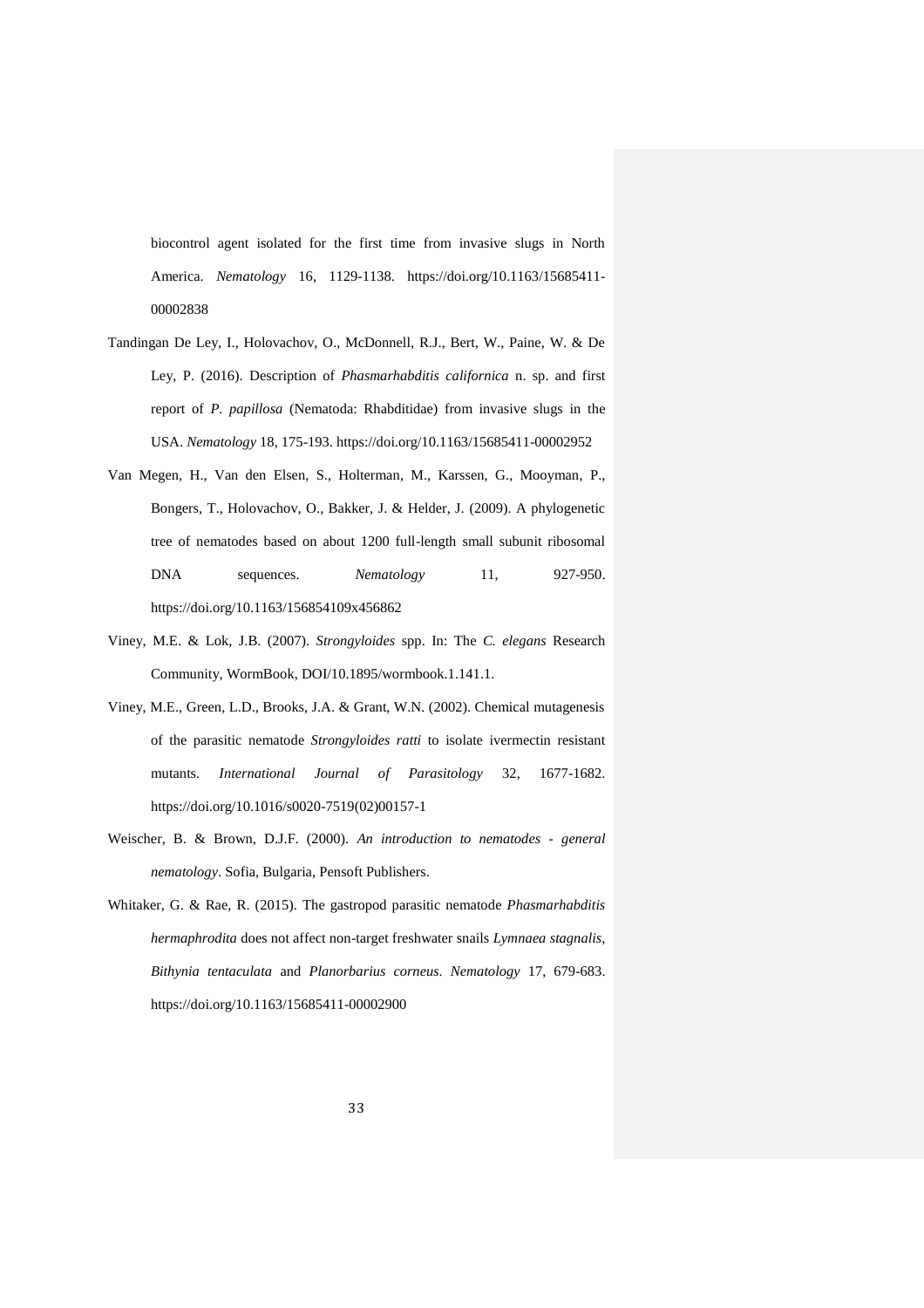- Williams, A.J. & Rae, R. (2015). Susceptibility of the Giant African snail (*Achatina fulica*) exposed to the gastropod parasitic nematode *Phasmarhabditis hermaphrodita*. *Journal of Invertebrate Pathology* 127, 122-126. https://doi.org/10.1016/j.jip.2015.03.012
- Williams, A.J. & Rae, R. (2016). *Cepaea nemoralis* (Linnaeus, 1758) uses its shell as a defense mechanism to trap and kill parasitic nematodes. *Journal of Molluscan Studies* DOI:10.1093/mollus/ey064.
- Wilson, M.J (2012) Pathogens and parasites of terrestrial molluscs. In: Lacey, L.A. (Ed.). *Manual of techniques in invertebrate pathology*. San Diego, USA, Academic Press, pp. 429-441. https://doi.org/10.1016/b978-0-12-386899- 2.00013-0
- Wilson, M.J. & Rae, R. (2015). *Phasmarhabditis hermaphrodita* as a control agent for slugs. In: Campos-Herrera, R. (Ed.). *Nematode pathogenesis of insects and other pests*. Basel, Switzerland, Springer, pp. 509-521. https://doi.org/10.1007/978-3-319-18266-7\_21
- Wilson, M.J., Glen, D.M. & George, S.K. (1993a). The rhabditid nematode *Phasmarhabditis hermaphrodita* as a potential biological control agent for slugs. *Biocontrol Science and Technology* 3, 503-511.
- Wilson, M.J., Glen, D.M., George, S.K. & Butler, R.C. (1993ba). Mass cultivation and storage of the rhabditid nematode *Phasmarhabditis hermaphrodita,* a biocontrol agent of slugs. *Biocontrol Science and Technology* 3, 513-521. https://doi.org/10.1080/09583159309355307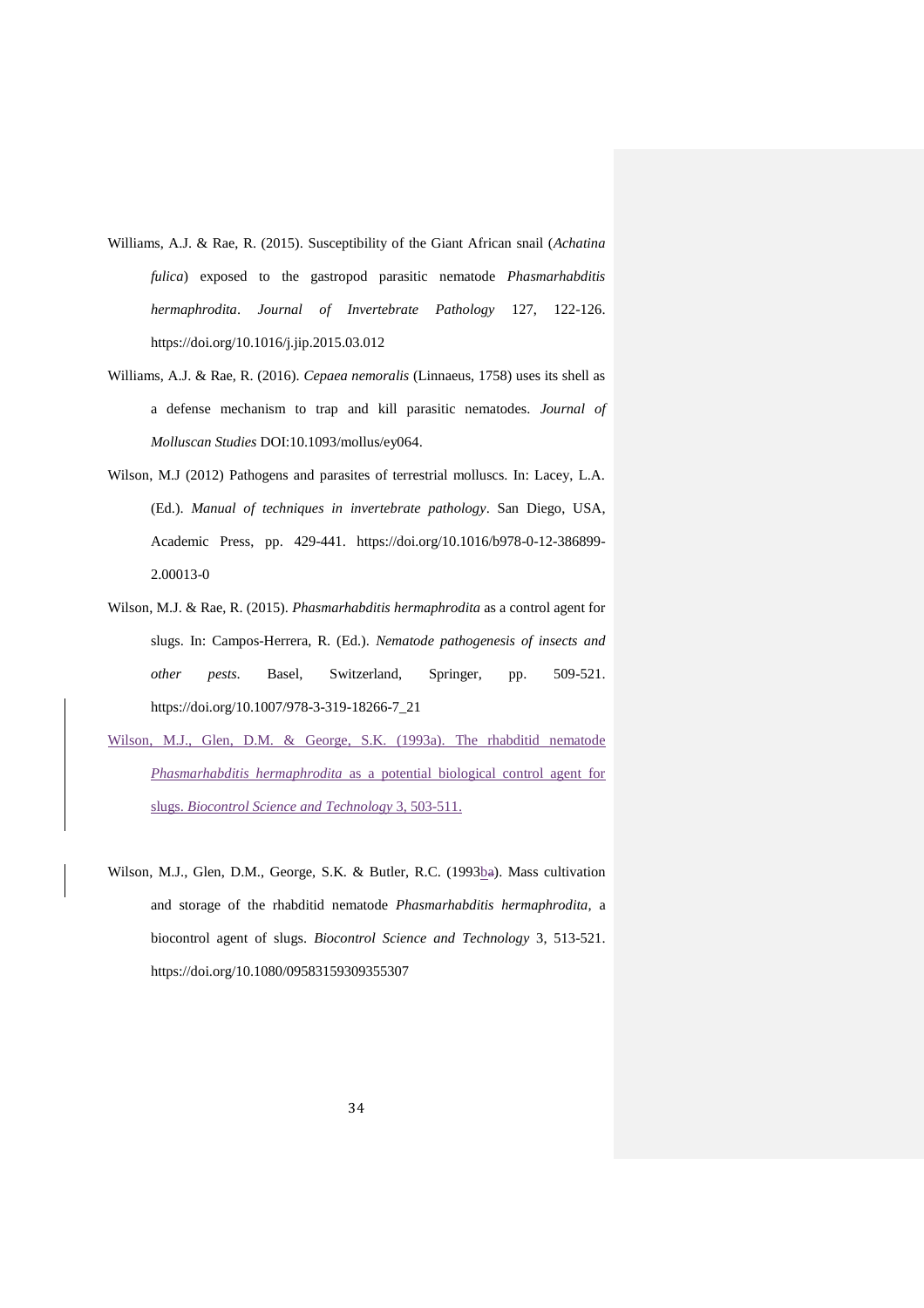- Wilson, M.J., Glen, D.M. & George, S.K. (1993b). The rhabditid nematode *Phasmarhabditis hermaphrodita* as a potential biological control agent for slugs. *Biocontrol Science and Technology* 3, 503-511.
- Wilson, M.J., George, S.K., Glen, D.M., Pearce, J.D. & Rodgers, P.B. (1993c). Biological control of slugs and snail pests with a novel parasitic nematode, *in Third International Conference on Pests in Agriculture Proceedings, Association Nationale de Protection des Plantes (ANPP)*, pp. 425-432.
- Wilson, M.J., Glen, D.M., George, S.K., Pearce, J.D. & Wiltshire, C.W. (1994). Biological control of slugs in winter wheat using the rhabditid nematode *Phasmarhabditis hermaphrodita*. *Annals of Applied Biology* 125, 377-390. https://doi.org/10.1111/j.1744-7348.1994.tb04978.x
- Wilson, M.J., Hughes, L.A. & Glen, D.M. (1995a). Developing strategies for the nematode *Phasmarhabditis hermaphrodita*, as a biological control agent for slugs, in *Integrated Crop Management Systems. Integrated Crop Protection: Towards Sustainability? British Crop Protection Council (BCPC) No 63*, pp. 33-40.
- Wilson, M.J., Glen, D.M., George, S.K., & Pearce, J.D., (1995b). Selection of a bacterium for the mass production of *Phasmarhabditis hermaphrodita* (Nematoda: Rhabditidae) as a biocontrol agent for slugs. *Fundamental and Applied Nematology* 18, 419-425.
- Wilson, M.J., Glen, D.M., George, S.K. & Pearce, J.D. (1995c). Monoxenic culture of the slug parasite *Phasmarhabditis hermaphrodita* (Nematoda: Rhabditidae) with different bacteria in liquid and solid phase. *Fundamental and Applied Nematology* 18, 159-166.

**Commented [r4]:** I altered the order and designation of the Wilson et al, 1993 references so that 1993a becomes the first citation in th text. However, there are only two 1993 reference; should his one be deleted? (Your original 1993c becomes a and your original 1993a becomes b, with the references swapped round)

1993C has been deleted and I choose Wilson et al 1993A (The rhabditid nematode etc.….) as the first one and put it in the text earlier (as it was the first paper).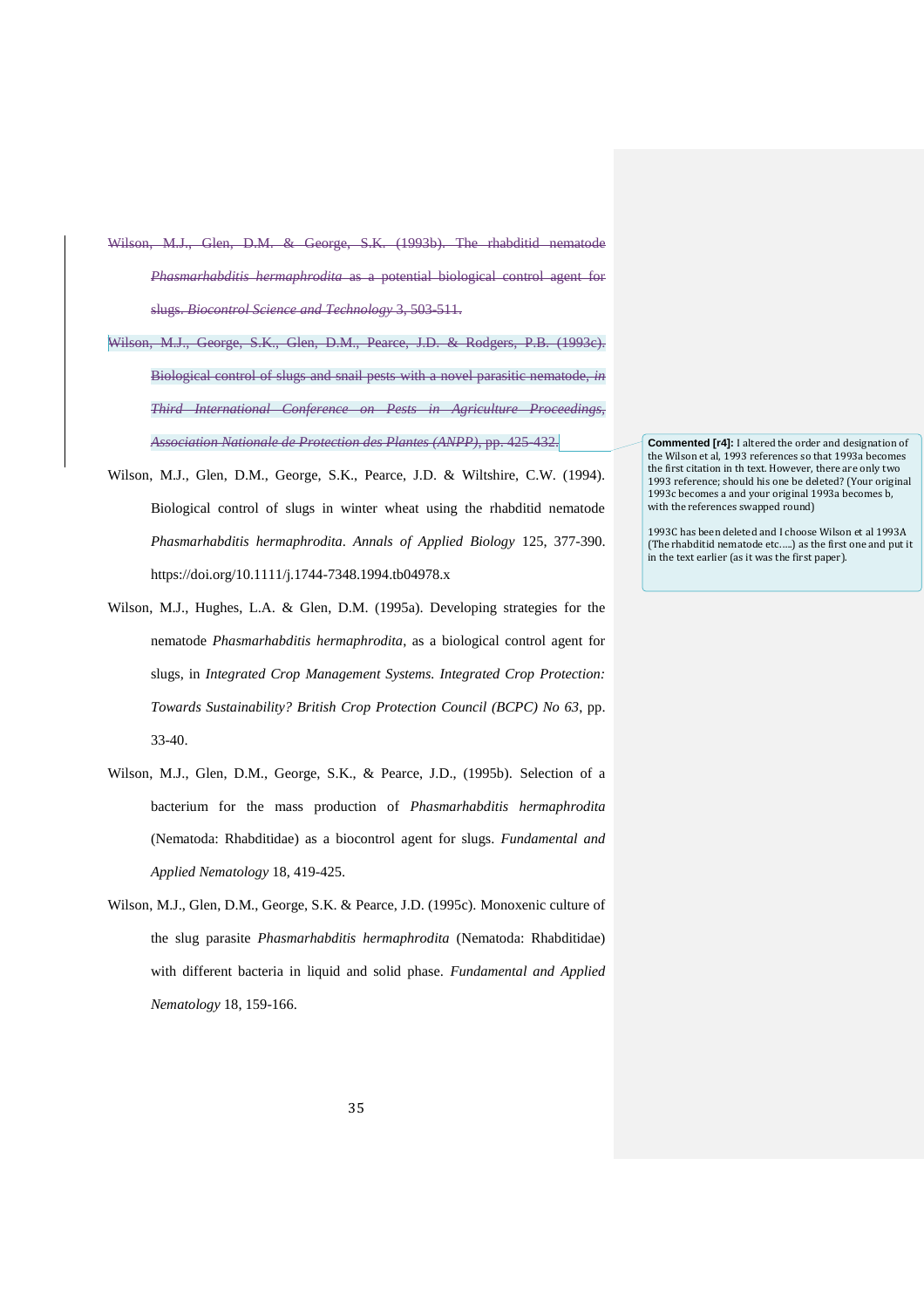- Wilson, M.J., Hughes, L.A., Jefferies, D. & Glen, D. (1999). Slugs (*Deroceras reticulatum* and *Arion ater* agg.) avoid soil treated with the rhabditid nematode *Phasmarhabditis hermaphrodita*. *Biological Control* 16, 170-176. https://doi.org/10.1006/bcon.1999.0757
- Wilson, M.J., Hughes, L.A., Hamacher, G.M. & Glen, D.M. (2000). Effects of *Phasmarhabditis hermaphrodita* on non-target molluscs. *Pest Management Science* 56, 711-716. DOI: 10.1002/1526-4998(200008)56:8<711::AID-PS185>3.0.CO;2-O
- Wilson, M.J., Burch, G., Tourna, M., Aalders, L.T. & Barker, G.M. (2012). The potential of a New Zealand strain of *Phasmarhabditis hermaphrodita* for biological control of slugs. *New Zealand Plant Protection* 65, 161-165.
- Wilson, M.J., Ivanova, E.S. & Spiridonov, S.E. (2015). Born to be wild don't forget the invertebrates. *Trends in Parasitology* 31, 530-532. https://doi.org/10.1016/j.pt.2015.09.002
- Wilson, M.J., Wilson, D.J., Aalders, L.T. & Tourna, M. (2016). Testing a new lowlabour method for detecting the presence of *Phasmarhabditis* spp. in slugs in New Zealand. *Nematology* 18, 925-931. https://doi.org/10.1163/15685411- 00003005
- Witte, H., Moreno, E., Rodelsperger, C., Kim, J., Kim, J.-S., Streit, A. & Sommer, R.J. (2015). Gene inactivation using the CRISPR/Cas9 system in the nematode *Pristionchus pacificus*. *Development Genes and Evolution* 225, 55-62. https://doi.org/10.1007/s00427-014-0486-8
- Wynne, R., Morris, A. & Rae, R. (2016). Behavioural avoidance by slugs and snails of the parasitic nematode *Phasmarhabditis hermaphrodita*. *Biocontrol,*